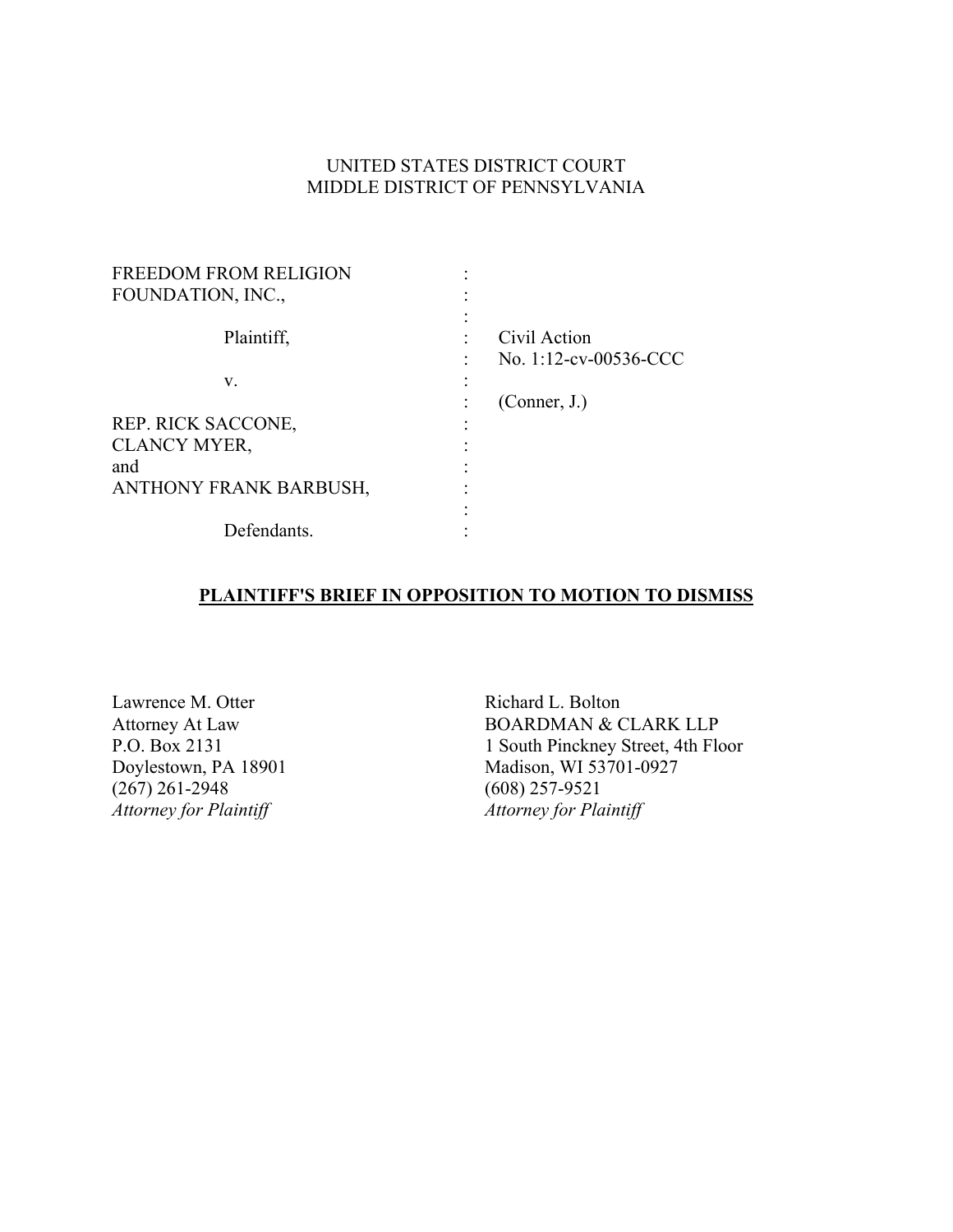# **TABLE OF CONTENTS**

|      |                  |                                                                                                                                           | ii             |
|------|------------------|-------------------------------------------------------------------------------------------------------------------------------------------|----------------|
| I.   |                  |                                                                                                                                           | $\mathbf{1}$   |
| II.  |                  |                                                                                                                                           | $\mathbf{1}$   |
| III. |                  |                                                                                                                                           | $\overline{2}$ |
| IV.  |                  |                                                                                                                                           | $\overline{2}$ |
| V.   |                  | ACTUAL LEGAL COERCION IS NOT REQUIRED FOR STANDING<br>TO CHALLENGE GOVERNMENT SPEECH ENDORSING<br>RELIGION UNDER THE ESTABLISHMENT CLAUSE | $\overline{4}$ |
|      | $A$ .            | Coercion Is Not Required Under The Controlling Law Of The                                                                                 | $\overline{4}$ |
|      | <b>B.</b>        | Government Speech Cannot Endorse Or Disparage                                                                                             | 6              |
|      | $\overline{C}$ . | The Defendants Ignore The Controlling Law Of The Third<br>Circuit In Their Singular Reliance On A Seventh Circuit Decision                | 9              |
|      | D.               | Unwanted Exposure To Government Speech Endorsing Religion<br>Is A Concrete Injury Particular To Those Nonbelievers Within                 | 11             |
| VI.  |                  | HONORIFIC RESOLUTIONS BY A SINGLE HOUSE OF THE<br>PENNSYLVANIA GENERAL ASSEMBLY ARE NOT                                                   |                |
|      |                  |                                                                                                                                           | 15             |
| VII. |                  |                                                                                                                                           | 20             |
|      |                  | <b>CERTIFICATE OF SERVICE</b>                                                                                                             |                |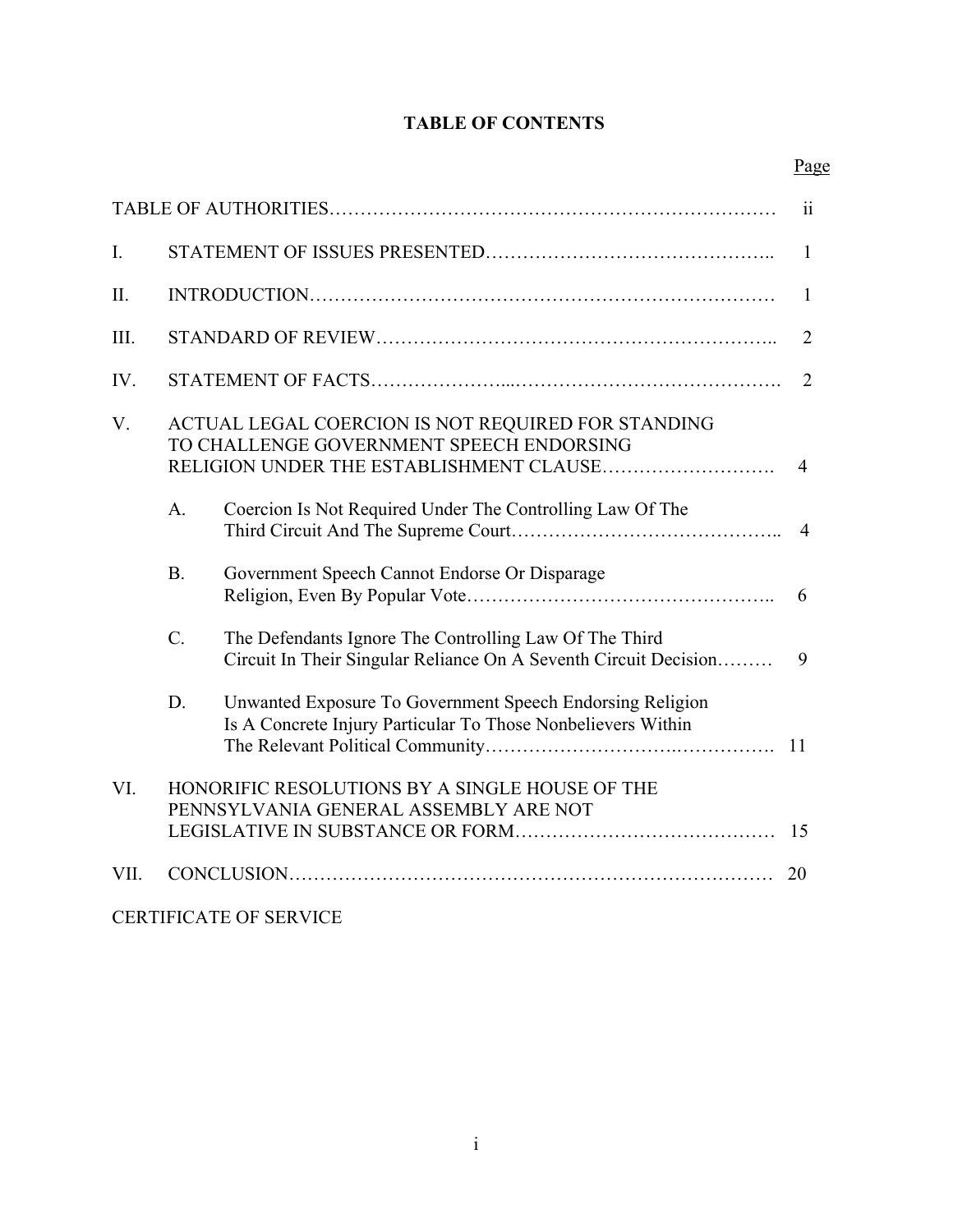# **TABLE OF AUTHORITIES**

| American Civil Liberties Union of New Jersey v. Black Horse Pike |                |
|------------------------------------------------------------------|----------------|
|                                                                  |                |
| American Civil Liberties Union of New Jersey v. Schundler,       |                |
|                                                                  |                |
| American Jewish Congress v. City of Chicago,                     |                |
|                                                                  |                |
|                                                                  | $\overline{5}$ |
|                                                                  |                |
|                                                                  | 7              |
| Board of Education of Westside Community Schools,                |                |
|                                                                  | 9              |
|                                                                  |                |
|                                                                  |                |
|                                                                  |                |
| Borden v. School District of Township of East Brunswick,         |                |
|                                                                  |                |
|                                                                  |                |
| Catholic League for Religious and Civil Rights v. San Francisco, |                |
|                                                                  |                |
|                                                                  |                |
| Child Evangelism Fellowship of New Jersey v. Stafford Township   |                |
|                                                                  |                |
|                                                                  |                |
|                                                                  |                |
|                                                                  |                |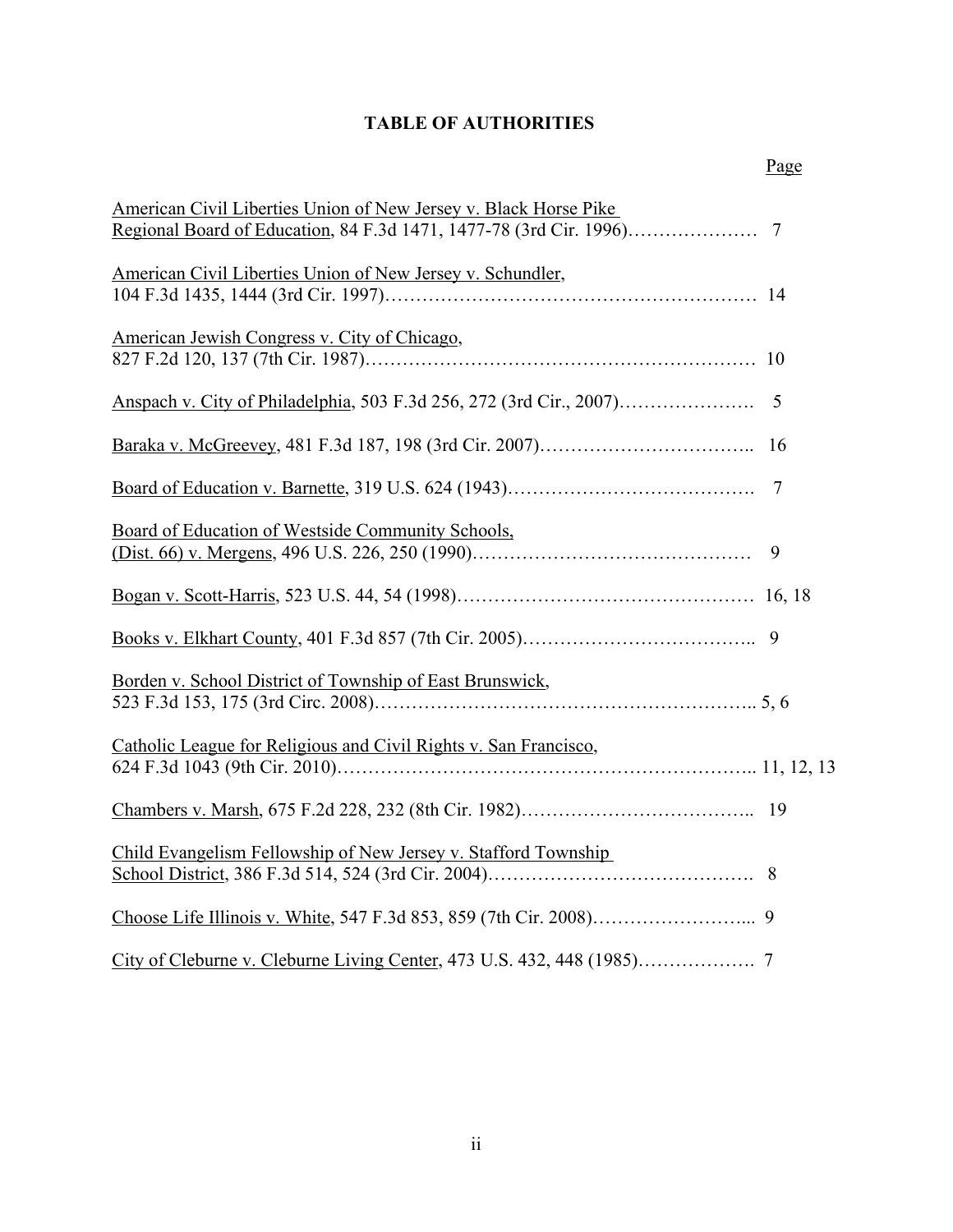# Page

| County of Allegheny v. American Civil Liberties Union,                          |    |
|---------------------------------------------------------------------------------|----|
|                                                                                 |    |
| Eastland v. United States Servicemen's Fund, 421 U.S. 491, 501-02 (1975) 16, 18 |    |
|                                                                                 |    |
|                                                                                 |    |
| Fowler-Nash v. The Democratic Caucus of the Pennsylvania                        |    |
| Free Thought Society of Philadelphia v. Chester County,                         |    |
| Freedom From Religion Foundation, Inc. v. City of Marshfield,                   |    |
| Freedom From Religion Foundation, Inc. v. Hickenlooper,                         |    |
| Freedom From Religion Foundation v. Obama, 641 F.3d 803 (7th Circ. 2011) 9, 10  |    |
|                                                                                 |    |
|                                                                                 |    |
|                                                                                 |    |
|                                                                                 |    |
|                                                                                 |    |
|                                                                                 |    |
|                                                                                 |    |
|                                                                                 | 20 |
|                                                                                 |    |
|                                                                                 |    |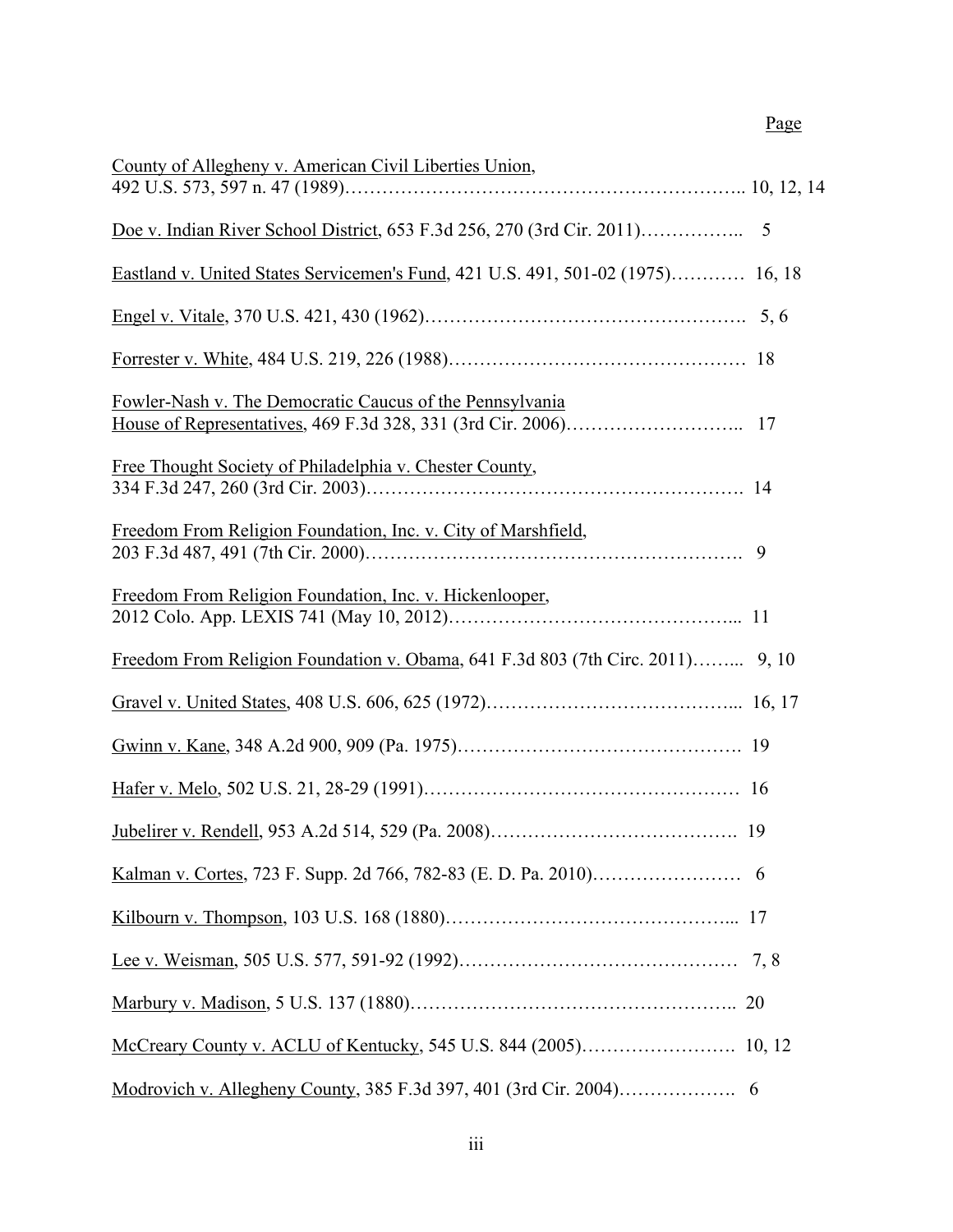| Parents United for Better Schools, Inc. v. School District of                    |   |
|----------------------------------------------------------------------------------|---|
| Philadelphia Board of Education, 978 F. Supp. 197, 211, n. 16 (E. D. Pa. 1997) 6 |   |
| Pinker v. Roche Holdings, Ltd., 292 F.3d 374, n. 7 (3rd Cir. 2002)               | 2 |
| Pleasant Grove City v. Summum, 555 U.S. 460, 129 S. Ct. 1125, 1131-32 (2009) 12  |   |
|                                                                                  |   |
| Rosenberg v. Rector and Visitors of the University of Virginia,                  |   |
|                                                                                  |   |
| School District of Abington Township v. Shempp, 374 U.S. 203, 223 (1963) 5       |   |
| Simmermon v. Gabbianelli, 2012 U.S. Dist. LEXIS 42658 (D. N.J. 2012) 18, 19      |   |
|                                                                                  |   |
|                                                                                  |   |
|                                                                                  |   |
| Valley Forge Christian College v. Americans United for Separation                |   |
|                                                                                  |   |
|                                                                                  |   |
| Vasquez v. Los Angeles County, 487 F.3d 1246, 1250 n. 4 (9th Cir. 2007) 14       |   |
|                                                                                  |   |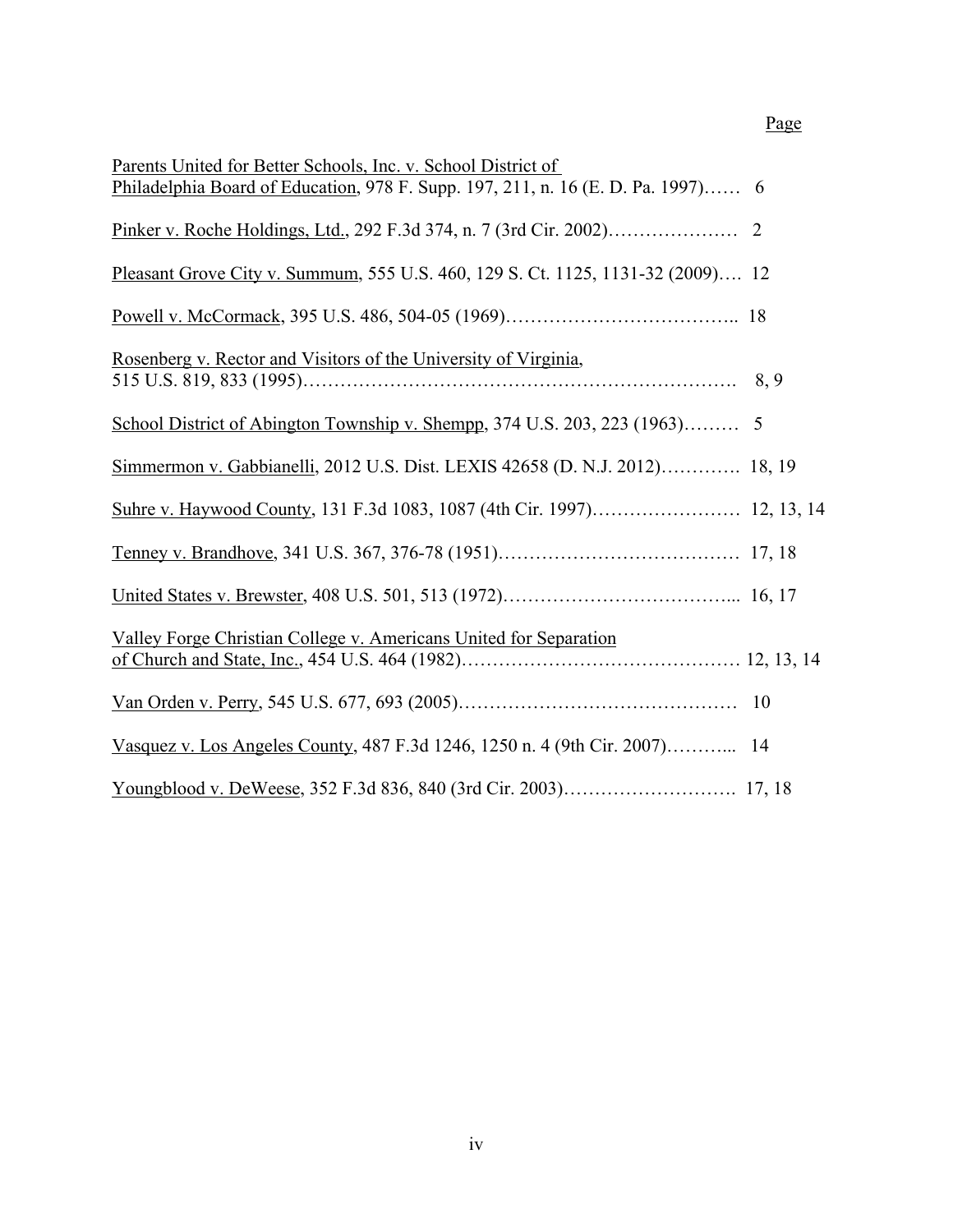#### **I. STATEMENT OF ISSUES PRESENTED.**

1. Is actual legal coercion a necessary element under the Establishment Clause, as the defendants argue?

Short Answer: The United States Supreme Court has consistently held that coercion is not a necessary element under the Establishment Clause, unlike claims brought under the Free Exercise Clause of the First Amendment.

2. Do honorific resolutions by a single house of the Pennsylvania General Assembly have the substance and procedural attributes of laws necessary to trigger legislative immunity?

Short Answer: Non-binding and honorific resolutions by a single house of the General Assembly do not constitute laws of the Commonwealth, and they are not adopted pursuant to the constitutional requirements of the Commonwealth for passing laws.

#### **II. INTRODUCTION.**

Courts have a duty to act when elected officials involve themselves with subjects not constitutionally entrusted to government. Under the United States Constitution, made applicable in part to the states by the Fourteenth Amendment, our government is one of limited powers. Religion is one of the subjects that the government is proscribed from promoting or endorsing.

Government speech that endorses religion is prohibited by the Establishment Clause without any requirement of coercion. Government speech endorsing religion is subject to judicial review by persons exposed to such unwanted speech who reside within the relevant political community. Here, the plaintiff's Pennsylvania members have had unwanted exposure to the disputed "Year of the Bible" resolution within their own community, which is sufficient for standing -- without actual legal coercion.

Honorific resolutions endorsing religion constitute prohibited government speech, but they do not functionally constitute legislation. The defendants incorrectly claim that even resolutions which are not coercive constitute legislation that is absolutely immune from judicial review. Honorific resolutions by a single house of the Pennsylvania General Assembly, like the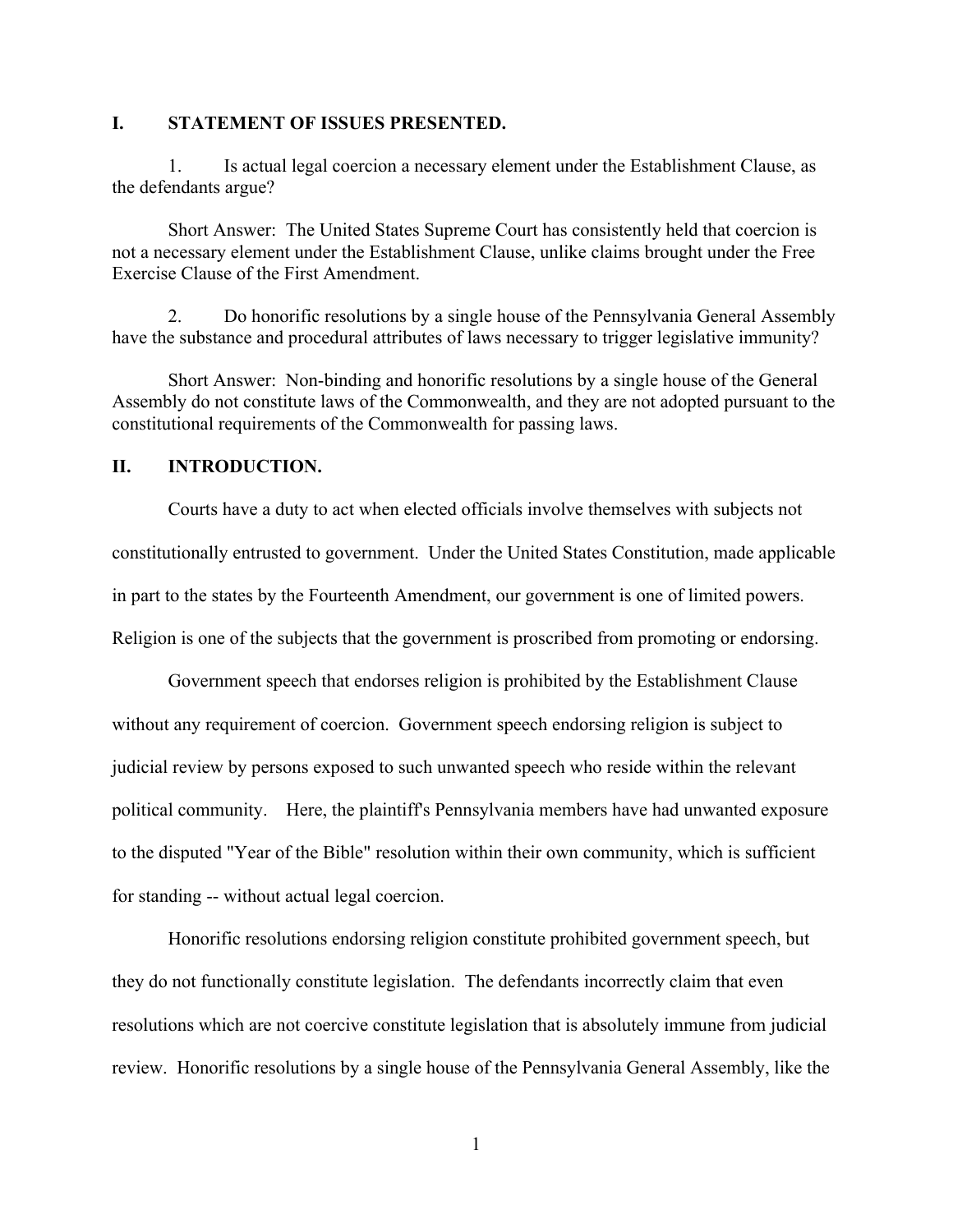"Year of the Bible" resolution, are not functionally or procedurally legislative in nature.

The defendants admit that the "Year of the Bible" resolution is not a statute or law. The defendants make the mistake, however, of then claiming that all actions by legislators are protected by legislative immunity as a matter of occupational fiat. That is not how legislative immunity works. The Supreme Court instead applies a functional test that considers substance and procedure to determine whether the law-making process is actually implicated, regardless of job title.

Non-binding resolutions by a single house of the Pennsylvania General Assembly are not substantively or procedurally legislative, despite being government speech. Such speech that endorses or promotes religion is proscribed by the Establishment Clause, and it is not insulated by legislative immunity. Here, the "Year of the Bible" resolution epitomizes prohibited government speech that is actionable under the Establishment Clause. Adjudicating this matter, therefore, will not intrude upon any legitimate legislative prerogative, but it will give required effect to the requirements of the Establishment Clause.

#### **III. STANDARD OF REVIEW.**

In evaluating a motion to dismiss pursuant to Rule  $12(b)(6)$  for failure to state a claim, the court should accept as true all material allegations set forth in the complaint, and the court should construe those facts and reasonable inferences in favor of the non-moving party. Pinker v. Roche Holdings, Ltd., 292 F.3d 374, n. 7 (3rd Cir. 2002).

#### **IV. STATEMENT OF FACTS.**

The plaintiff, Freedom From Religion Foundation, complains of the defendants regarding a resolution declaring 2012 to be the "Year of the Bible" in Pennsylvania. The House Resolution exhorts citizens and government officials to "study and apply the teachings of the Holy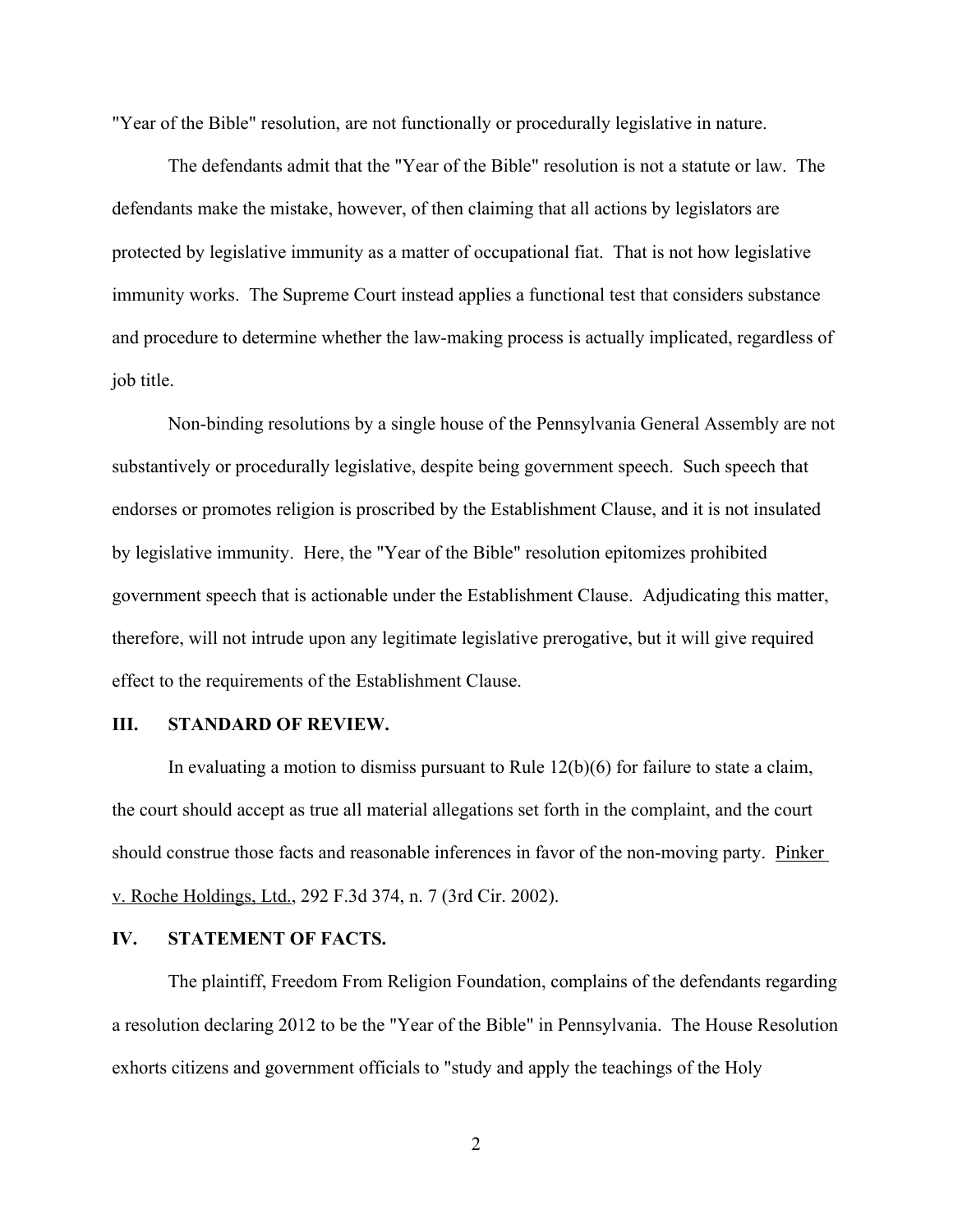Scriptures." (Complaint, ¶ 1.)

The Freedom From Religion Foundation represents and advocates on behalf of its members. (Complaint,  $\P$  7.) The plaintiff's membership includes individuals residing in Pennsylvania who have had direct and unwanted exposure to the "Year of the Bible" resolution. (Complaint, ¶ 8.) The "Year of the Bible" resolution marginalizes and implicitly disparages non-Christians and non-believers, including members of the plaintiff who are residents of Pennsylvania. (Complaint, ¶ 67.) The resolution creates a hostile environment for plaintiff's Pennsylvania members and sends a message to those members that Christian beliefs are more legitimate in the eyes of the State than other systems of belief and thought. (Complaint, ¶¶ 68- 69.)

The "Year of the Bible" resolution was proffered by the defendant Rick Saccone as a "non-controversial" resolution on the same day it was introduced. (Complaint, ¶ 17.) The resolution also was classified as a "simple resolution" that needed only to be passed by one house of the Pennsylvania General Assembly, in this case, the House of Representatives. (Complaint, ¶ 19.) The resolution was then filed and published by the defendants, including on the House website, with anticipated publication and distribution of the resolution to the media and the public. (Complaint, ¶ 20.)

The "Year of the Bible" resolution has subsequently been reported upon extensively and widely published by the media throughout the State of Pennsylvania, as planned by the defendants. (Complaint, ¶ 21.) The resolution has been very divisive among the body politic in Pennsylvania because of its endorsement of the Bible and its teachings as constituting the statesanctioned religion of Pennsylvania, the principles of which allegedly should be studied and acted upon by government officials and the public. (Complaint, ¶ 22.)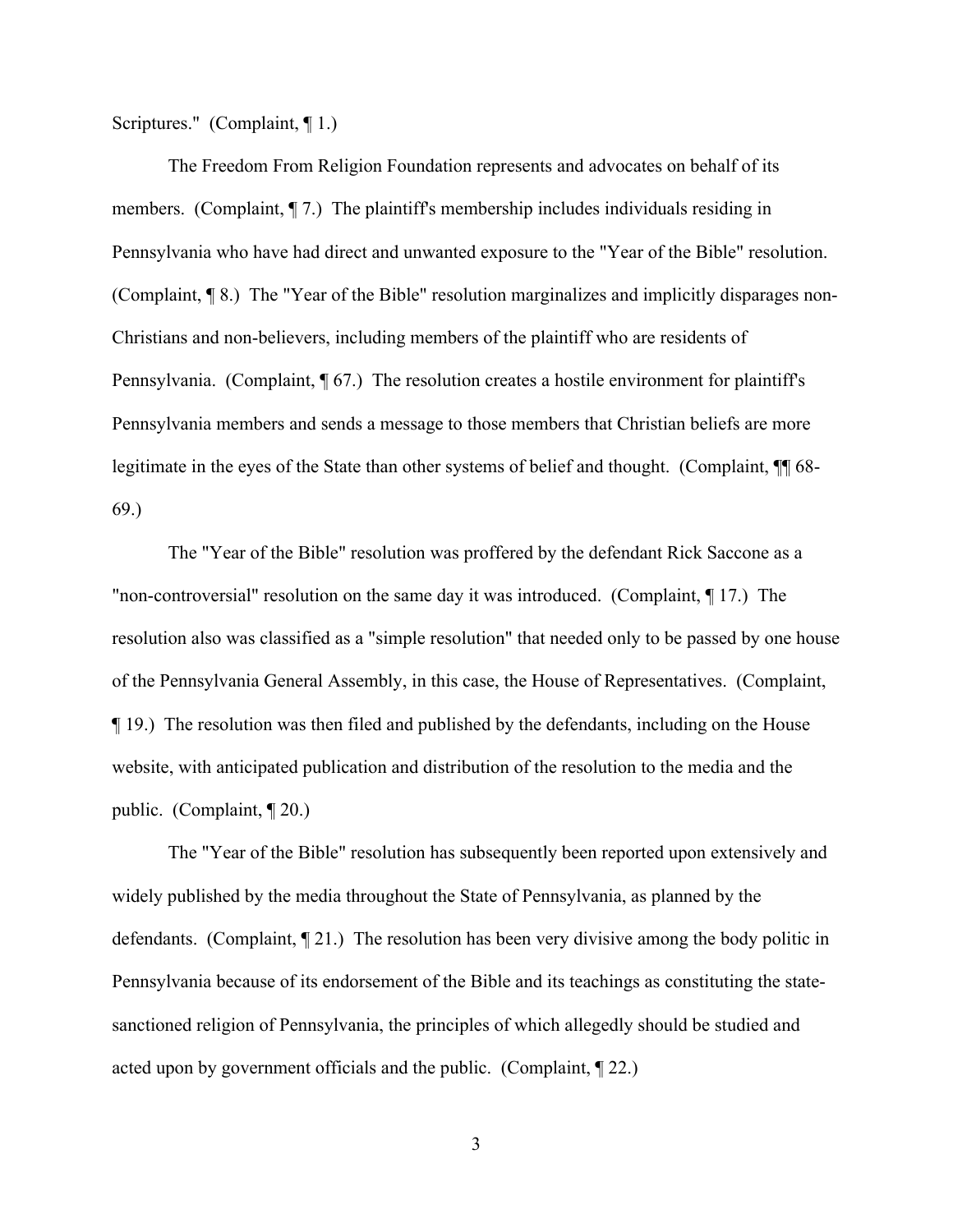The Establishment Clause prohibits governmental endorsement of religion, even on a majoritarian basis voted upon by elected politicians. The Establishment Clause protects the liberty of conscience of minorities, including the consciences of non-believers and non-religious persons, who constitute at least 15% of the United States and Pennsylvania populations. (Complaint, ¶ 37.) The plaintiff's membership includes residents of Pennsylvania who are nonbelievers. (Complaint, ¶ 38.)

## **V. ACTUAL LEGAL COERCION IS NOT REQUIRED FOR STANDING TO CHALLENGE GOVERNMENT SPEECH ENDORSING RELIGION UNDER THE ESTABLISHMENT CLAUSE.**

#### **A. Coercion Is Not Required Under The Controlling Law Of The Third Circuit And The Supreme Court.**

The defendants contend that the Freedom From Religion Foundation, in its representative capacity, lacks standing because no claim of actual legal coercion is made. According to the defendants, no recognized injury arises under the Establishment Clause in the absence of coercion, which they claim the "Year of the Bible" resolution lacks. The defendants acknowledge that the resolution constitutes official government speech "regarding the value of religion," (Defendants' Brief at 2), but unwanted exposure to such government speech by members of the relevant political community is not enough, in the opinion of the defendants:

> The legislative Resolution here does not require any action or inaction on the part of FFR, its members, or anyone else. It simply does not mandate anything. The Resolution here is just one of the multitude of other nonbinding resolutions passed by the Pennsylvania House and Senate, which are nothing more than invitations and acknowledgements that may be freely and effortlessly disregarded. (Defendants' Brief at 11.)

The defendants misapprehend the requirements of the Establishment Clause as applied by the Third Circuit Court of Appeals -- and the United States Supreme Court. The Supreme Court has consistently held that while "a violation of the Free Exercise Clause is predicated on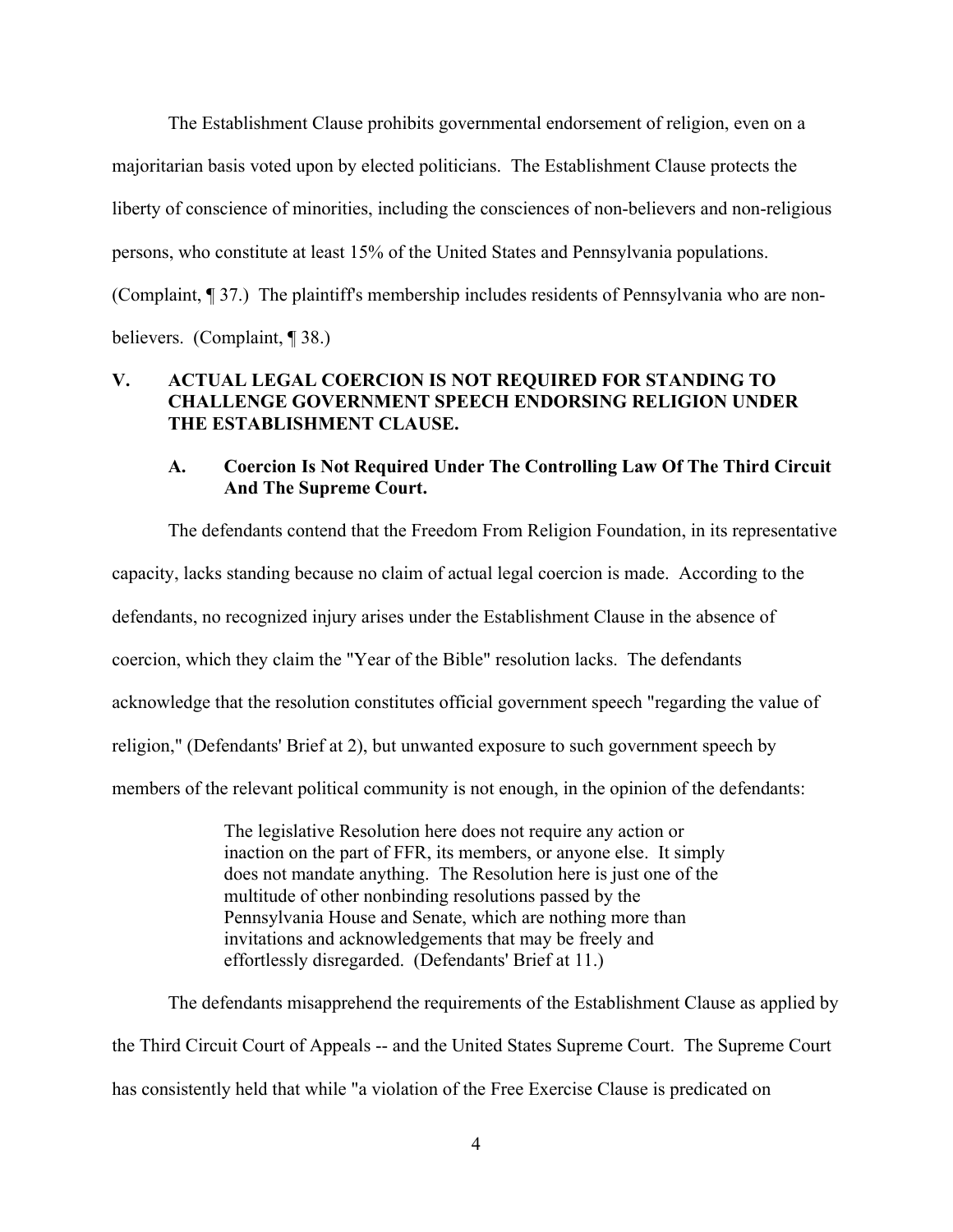coercion, an Establishment Clause violation need not be so attended." School District of Abington Township v. Shempp, 374 U.S. 203, 223 (1963).

The Third Circuit adheres to the distinction between the Establishment Clause and the Free Exercise Clause recognized by the Supreme Court. The Establishment Clause otherwise would be indistinguishable from the Free Exercise Clause. As the Third Circuit recently reaffirmed, "the Establishment Clause is violated by 'enactment of laws which establish an official religion whether those laws operate directly to coerce nonobserving individuals or not.'" Doe v. Indian River School District, 653 F.3d 256, 270 (3rd Cir. 2011), quoting Engel v. Vitale, 370 U.S. 421, 430 (1962).

In Vitale, the Supreme Court held that the practice of using the public school system to encourage recitation of prayer was wholly inconsistent with the Establishment Clause. The Court held that such prayer amounted to religious activity and it served to officially establish the beliefs professed therein. That the prayer was "nondenominational," or permitted students to remain silent or leave the classroom during the prayer, did not cure its constitutional defects. By contrast, in order to establish a Free Exercise violation, a plaintiff must allege that state action is either compulsory or coercive in nature. "Hence it is necessary in a Free Exercise case to show the coercive effect of the enactment as it operates against him [the plaintiff] in the practice of his religion." Anspach v. City of Philadelphia, 503 F.3d 256, 272 (3rd Cir., 2007).

The Third Circuit has consistently recognized and applied alternative Establishment Clause tests, without requiring coercion as the *sine qua non* of such a claim. In Borden v. School District of Township of East Brunswick, 523 F.3d 153, 175 (3rd Circ. 2008), the Court recognized that the Supreme Court has set forth three distinct tests for determining whether government action violates the Establishment Clause: the coercion test, the Lemon test, and the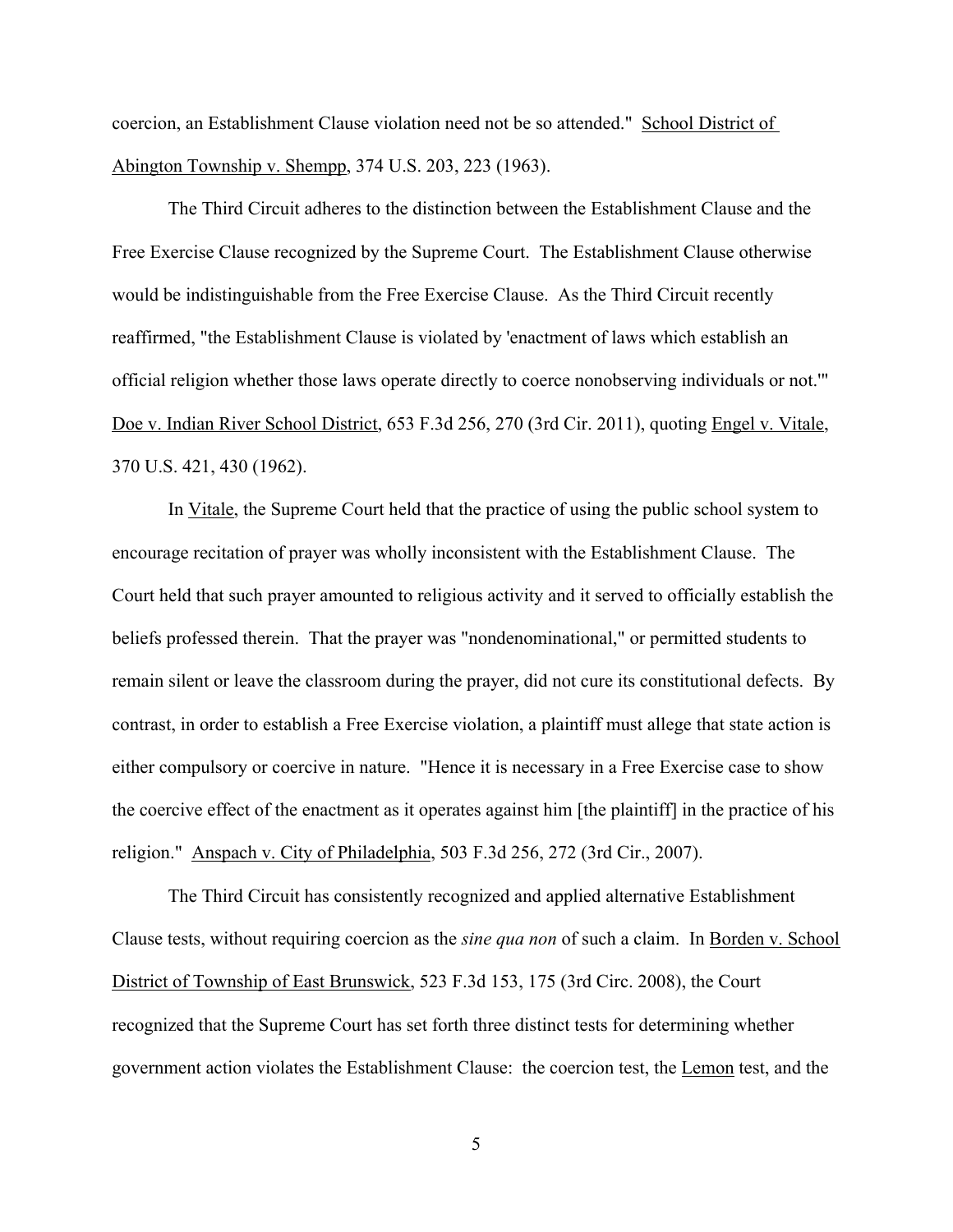endorsement test. While coercion is sufficient under the one test in order to be guilty of an Establishment Clause violation, such compulsion is not necessary. In Borden, for example, the Court did not even address whether the defendant's conduct "violated the Establishment Clause under the coercion and **Lemon** tests because we find that **Borden's** behavior violated the Establishment Clause under the endorsement test." Id. See also Modrovich v. Allegheny County, 385 F.3d 397, 401 (3rd Cir. 2004) (the coercion test deemed inapplicable in this Establishment Clause case, but the Lemon test and the endorsement test were both relevant); Kalman v. Cortes, 723 F. Supp. 2d 766, 782-83 (E. D. Pa. 2010) (court used only the Lemon test to determine whether a Blasphemy Statute violated the Establishment Clause where neither the coercion test nor the endorsement test were applicable); and Parents United for Better Schools, Inc. v. School District of Philadelphia Board of Education, 978 F. Supp. 197, 211, n. 16 (E. D. Pa. 1997) (citing Engel v. Vitale, 370 U.S. 421, 430 (1962), for the proposition that an Establishment Clause violation does not depend upon any showing of direct governmental compulsion. "The underlying rationale for these cases is that the Establishment Clause is premised on the belief that a union of government and religion tends to destroy government and degrade religion.").

#### **B. Government Speech Cannot Endorse Or Disparage Religion, Even By Popular Vote.**

The Establishment Clause prohibits government speech endorsing religion with or without coercion -- and regardless of the "will of the majority." The defendants suggest that such speech is best left to voting majorities, but the United States Constitution circumscribes what Government officials can do or say in some matters precisely to protect against usurpations where government officials should not intrude at all. The Establishment Clause is such an area where government officials must operate with constitutional restraint. The Third Circuit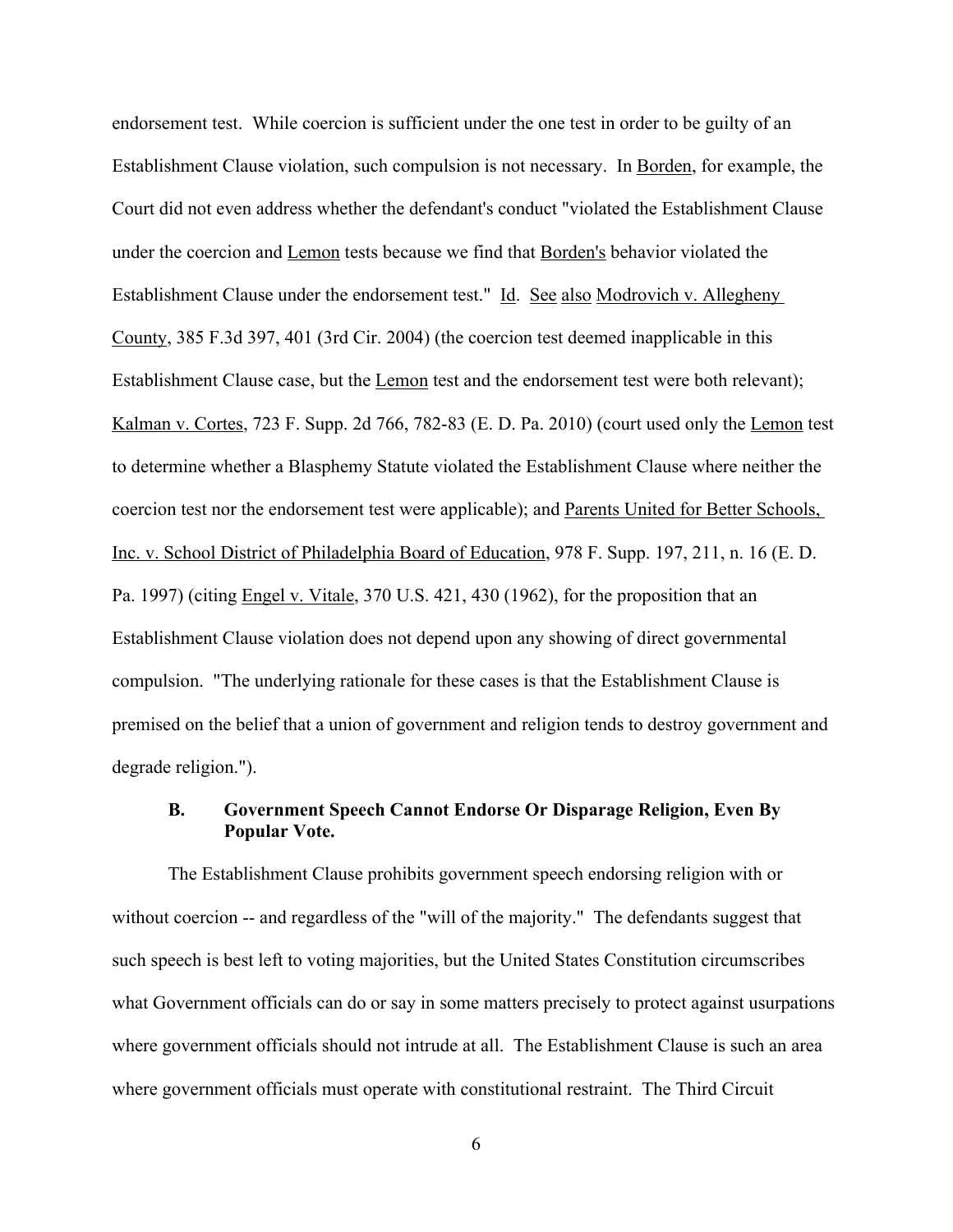discussed this fundamental principle in American Civil Liberties Union of New Jersey v. Black Horse Pike Regional Board of Education, 84 F.3d 1471, 1477-78 (3rd Cir. 1996). In this case, a School Board asked the Court to recognize the right of an electoral plurality to ignore the right of others to worship in a different manner, or in no manner at all. The Court of Appeals concluded that the Government's emphasis on voting majorities was misplaced in the area of religion. The Court explained itself as follows:

> An impermissible practice can not be transformed into a constitutionally acceptable one by putting a democratic process to an improper use. There should be no question "that the electorate as a whole, whether by referendum or otherwise, could not order [governmental] action violative of the [Constitution], and the [Government] may not avoid the strictures of the Constitution by deferring to the wishes or objections of some faction of a body politic." City of Cleburne v. Cleburne Living Center, 473 U.S. 432, 448 (1985).

The Third Circuit further acknowledged in its Black Horse Pike decision that it is

frequently necessary to reconcile one's own preferences to the results of a referendum when

choosing one's representatives or when voting upon legislative matters, but the Establishment

Clause does not allow any one's religious preferences to be compromised in this manner:

The very purpose of a Bill of Rights was to withdraw certain subjects from the vicissitudes of political controversy, to place them beyond the reach of majorities and officials and to establish them as legal principles to be applied by the courts. One's . . . fundamental rights may not be submitted to vote; they depend on the outcome of no elections. Id at 478, quoting Board of Education v. Barnette, 319 U.S. 624 (1943).

The Supreme Court has consistently recognized the importance of the Establishment

Clause in prohibiting government officials from making religious endorsements. The Court

thoughtfully considered the reason for this fundamental principle in <u>Lee v. Weisman</u>, 505 U.S.

577, 591-92 (1992):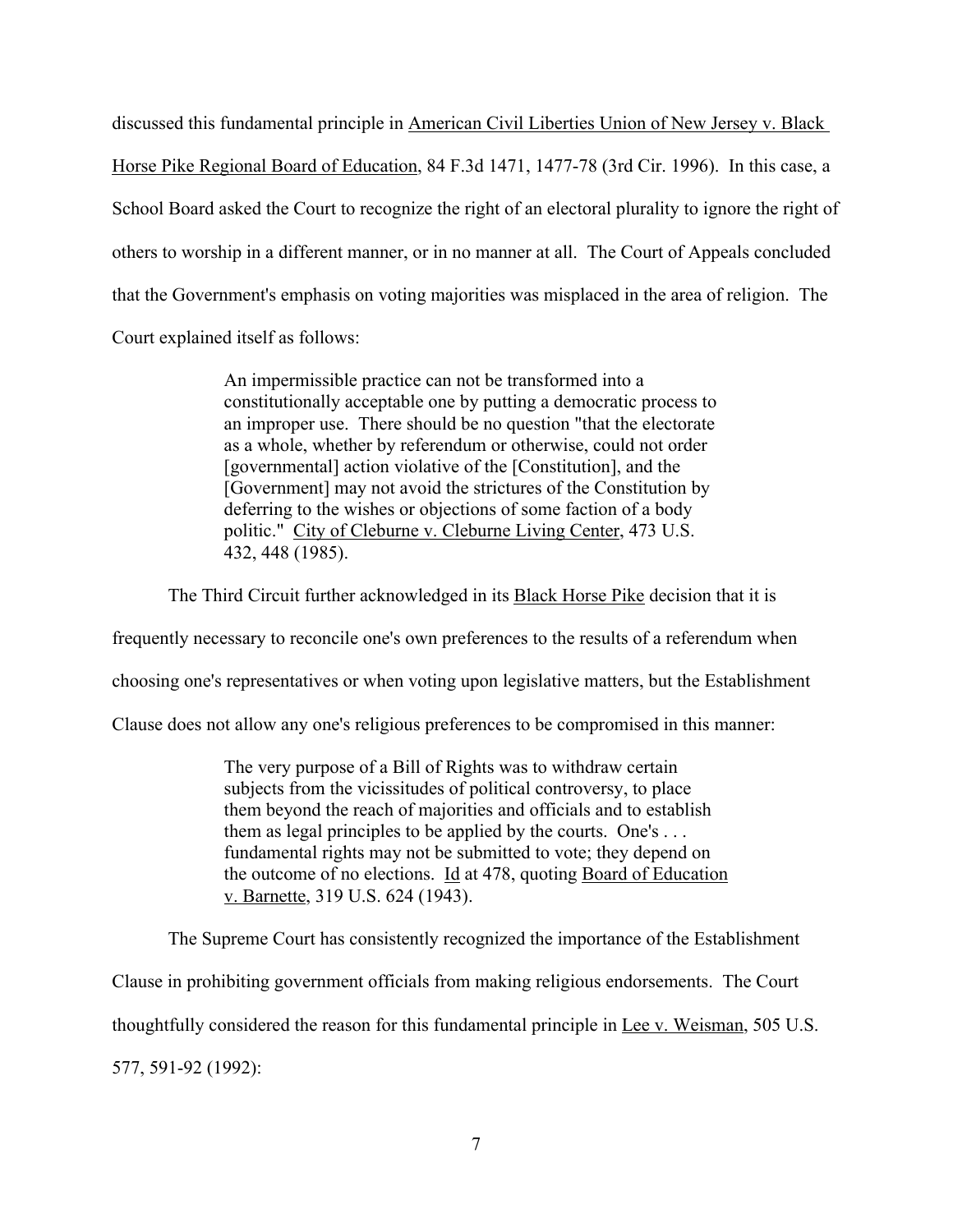The First Amendment protects speech and religion by quite different mechanisms. Speech is protected by insuring its full expression, even when the Government participates, for the very object of some of our most important speech is to persuade the Government to adopt an idea as its own. The method for protecting freedom of worship and freedom of conscience in religious matters is quite the reverse. In religious debate or expression, the Government is not a prime participant, for the Framer's deemed religious establishment antithetical to the freedom of all. The Free Exercise Clause embraces a freedom of conscience and worship that has close parallels in the speech provisions of the First Amendment, but the Establishment Clause is a specific prohibition on forms of state intervention in religious affairs with no precise counterpart in the speech provisions. The explanation lies in the lesson of history that was and is the inspiration for the Establishment Clause. The lesson that in the hands of government what might begin as a tolerant expression of religious views may end in a policy to indoctrinate and coerce. A state-created orthodoxy puts at grave risk that freedom of belief and conscience, which are the sole assurance that religious faith is real, not imposed.

The lessons of the First Amendment are as urgent in the modern world as in the 18th Century when it was written. One timeless lesson is that if citizens are subjected to state-sponsored religious exercises, the State disavows its own duty to guard and respect that sphere of inviolable conscience and belief, which is the mark of a free people. To compromise that principle today would be to deny our own tradition and forfeit our standing to urge others to secure the protections of that tradition for themselves.

Government speech endorsing religion invades that "inviolable sphere" protected by the

Establishment Clause. Such government-sponsored speech occurs when a government entity

aims "to convey its own message," as in the present case. Child Evangelism Fellowship of New

Jersey v. Stafford Township School District, 386 F.3d 514, 524 (3rd Cir. 2004), quoting

Rosenberg v. Rector and Visitors of the University of Virginia, 515 U.S. 819, 833 (1995). A

message of religious endorsement coming from government officials is not allowed under the

aegis of the Establishment Clause because a crucial difference exists "between government

speech endorsing religion, which the Establishment Clause forbids, and private speech endorsing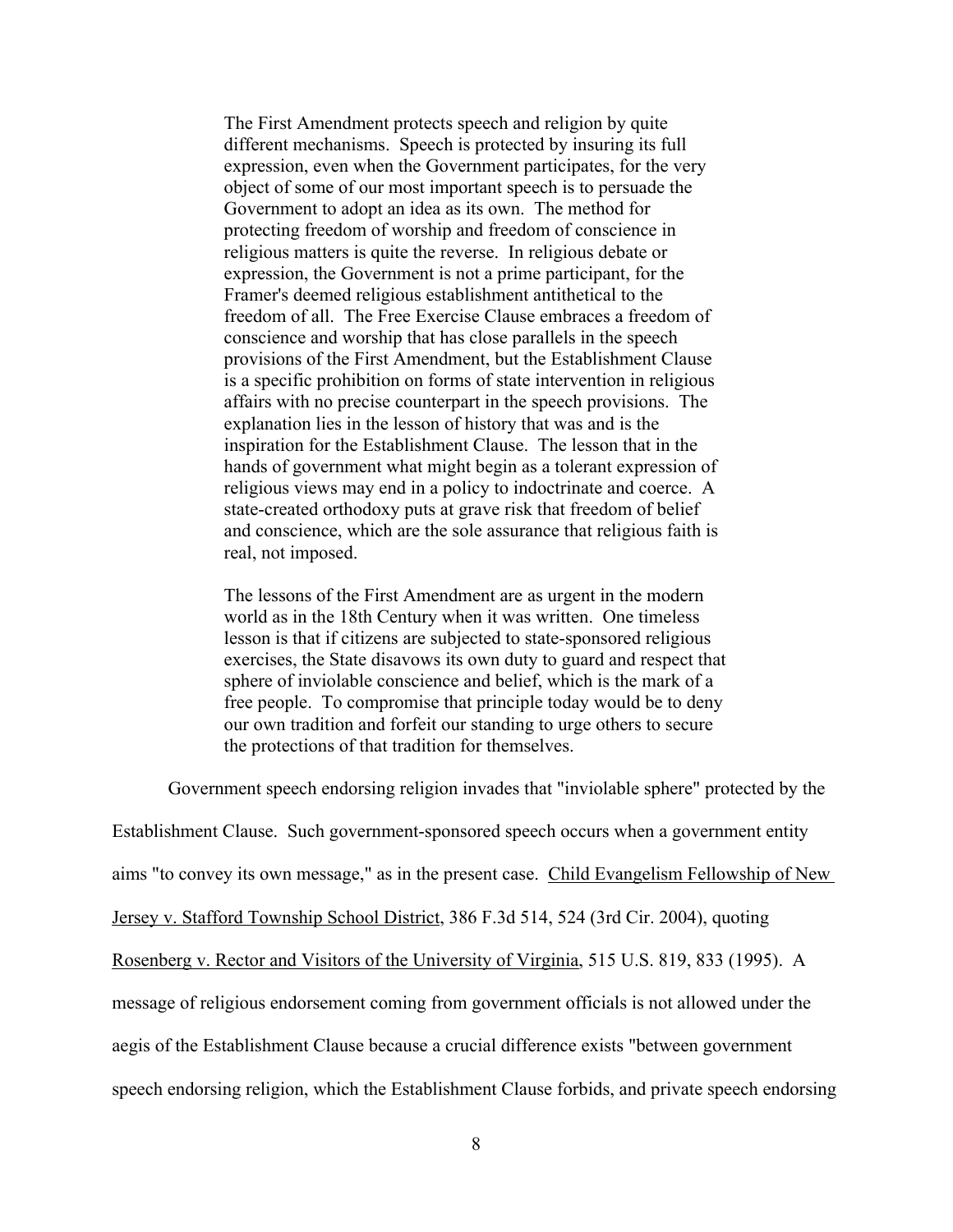religion, which the Free Speech and Free Exercise Clause protect." Rosenberg, 515 U.S. at 841, quoting Board of Education of Westside Community Schools, (Dist. 66) v. Mergens, 496 U.S. 226, 250 (1990).

#### **C. The Defendants Ignore The Controlling Law Of The Third Circuit In Their Singular Reliance On A Seventh Circuit Decision.**

The defendants unpersuasively rely upon the Seventh Circuit Court of Appeals' decision in Freedom From Religion Foundation v. Obama, 641 F.3d 803 (7th Circ. 2011). Although the Seventh Circuit did apply an actual legal coercion test for standing in that case no other Court of Appeals, including the Third Circuit, has ever recognized coercion as a necessary element for standing under the Establishment Clause. The Supreme Court, even more importantly, has consistently refused to make coercion an element of the Establishment Clause, much to the chagrin of Justice Thomas, who has unsuccessfully urged such a change in the law.

The Seventh Circuit decision is contrary to all known decisions by the Supreme Court and other Circuit Courts. The Obama decision, in fact, conflicts with the Seventh Circuit's own prior decisions holding that coercion is not a necessary element under the Establishment Clause. See Books v. Elkhart County, 401 F.3d 857 (7th Cir. 2005). The Obama decision also conflicts with the Seventh Circuit's prior decisions recognizing the distinction between government speech endorsing religion and other government speech. See Freedom From Religion Foundation, Inc. v. City of Marshfield, 203 F.3d 487, 491 (7th Cir. 2000). The Seventh Circuit has long adhered to this distinction, noting in Choose Life Illinois v. White, 547 F.3d 853, 859 (7th Cir. 2008), that the Government's choice of message is generally not actionable, "subject to constitutional limitations . . . such as the Establishment Clause."

The Seventh Circuit, prior to its decision in the National Day of Prayer case, had itself consistently rejected the concept of actual legal coercion as a necessary element of an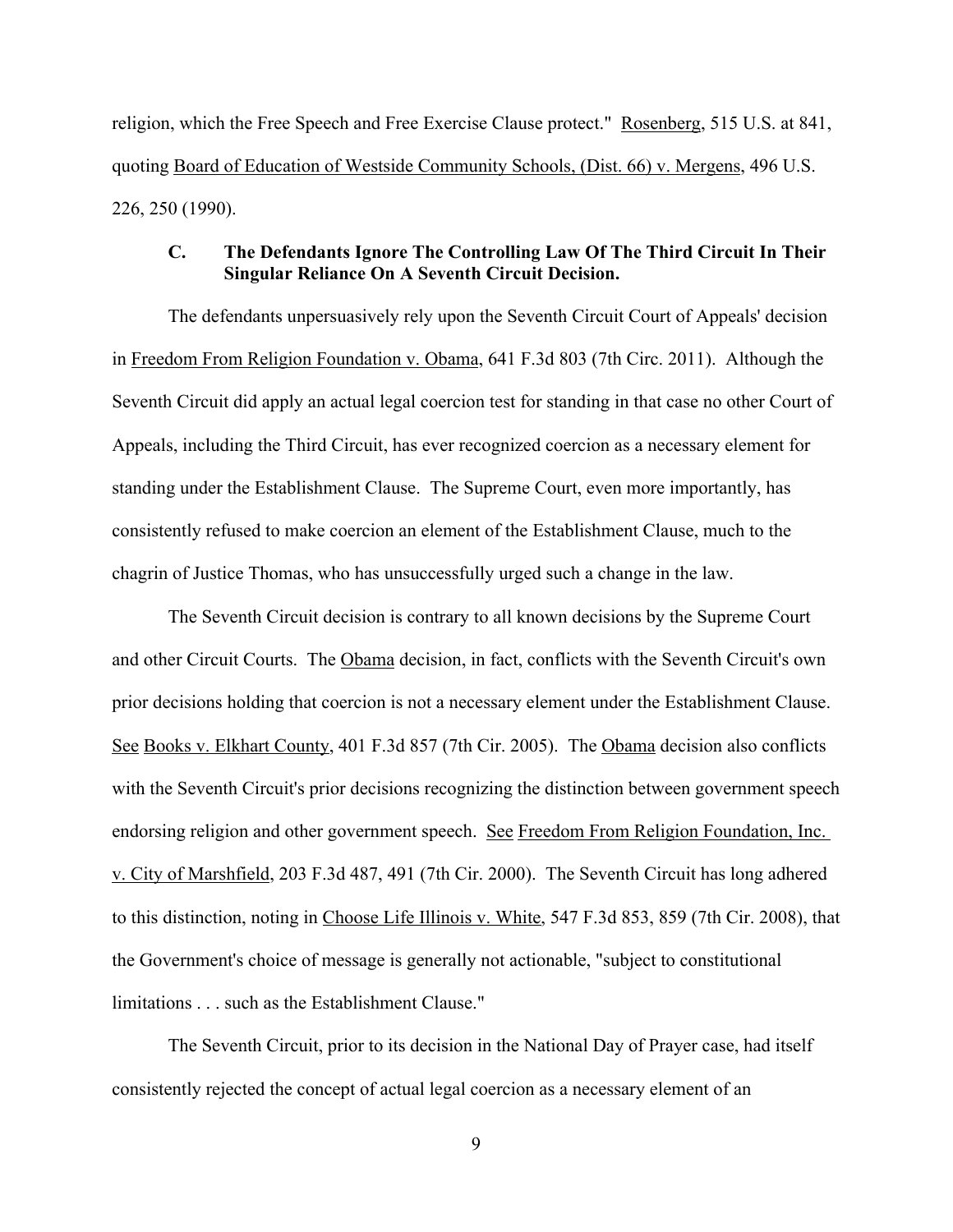Establishment Clause violation. By contrast, Judge Easterbrook, who wrote the majority decision in the National Day of Prayer case, had advocated for the adoption of a legal coercion test ever since his dissent in American Jewish Congress v. City of Chicago, 827 F.2d 120, 137 (7th Cir. 1987) (Easterbrook, J., dissent), in which he stated that "force or funds" should be essential elements of the Establishment Clause, although that is "plainly not the law today." In fact, that law did not change in the interim before the Obama decision.

The Supreme Court certainly had not changed its mind before the Seventh Circuit went rogue. The Supreme Court has consistently recognized that a violation of the Establishment Clause is not predicated on coercion, a point that the Court expressly refused to reconsider in County of Allegheny v. American Civil Liberties Union, 492 U.S. 573, 597 n. 47 (1989). In Allegheny, the Court expressly refused to repudiate its prior holdings. The Court instead proceeded "to apply the controlling endorsement inquiry, which does not require an independent showing of coercion."

More recent decisions by the Supreme Court have also not required legal coercion as a necessary element of standing. For example, in McCreary County v. ACLU of Kentucky, 545 U.S. 844 (2005), the Court held that a Ten Commandments display impermissibly violated the Establishment Clause, despite the absence of any coercion. In Van Orden v. Perry, 545 U.S. 677, 693 (2005) (Thomas, J., concurring), moreover, Justice Thomas vainly advocated for the Court to finally adopt coercion as the applicable test under the Establishment Clause, which is a test that the Justice considers preferable to "the various approaches this Court now uses." The Supreme Court, however, has never adopted or applied Justice Thomas' coercion test.

The Seventh Circuit's decision in the National Day of Prayer case is an outlier that is inconsistent with the controlling law of the Third Circuit, other Courts of Appeals, and the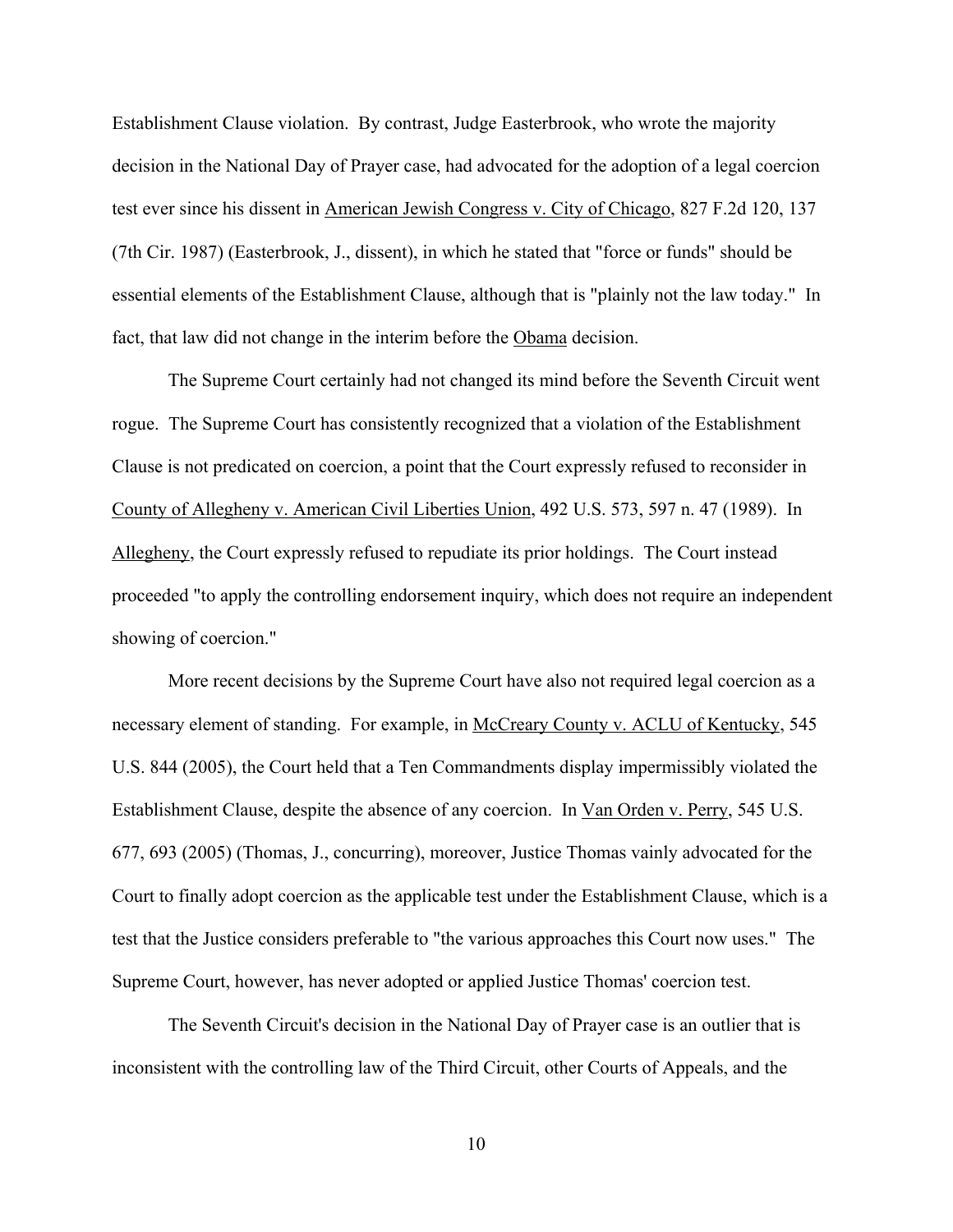Supreme Court. Contrary to the defendants' harangue, moreover, no court has upheld such proclamations on the merits when challenged under the Establishment Clause. The Colorado Court of Appeals most recently struck down the practice of issuing such proclamations in Freedom From Religion Foundation, Inc. v. Hickenlooper, 2012 Colo. App. LEXIS 741 (May 10, 2012).

## **D. Unwanted Exposure To Government Speech Endorsing Religion Is A Concrete Injury Particular To Those Nonbelievers Within The Relevant Political Community.**

Adoption of a legal coercion requirement by this court would actually preclude standing even in cases alleging government speech evincing disapproval and hostility toward religion. In Catholic League for Religious and Civil Rights v. San Francisco, 624 F.3d 1043 (9th Cir. 2010), however, the Court of Appeals found standing in a case where the plaintiffs challenged a city resolution that was allegedly hostile to religion. The Court considered on the merits whether the City's resolution gave the appearance of endorsement or hostility toward religion. Despite the absence of coercion in this case, moreover, where no one was made to pray or legally forced to do anything, the Court found standing "even though nothing was affected but the religious or irreligious sentiments of the plaintiffs." Id at 1050. According to the Court, the resolution by the City of San Francisco "like a symbol conveys a message." Id. The Court, therefore, found standing because the plaintiffs had contact with the resolution. "Were the result otherwise, a resolution declaring Catholicism to be the official religion of the municipality would be effectively unchallengeable." Id at 1048.

The Court of Appeals recognized in its Catholic League decision that standing has consistently been upheld on the basis of contact with government-sponsored messages of endorsement, including in the numerous display cases. In the case of an official resolution by a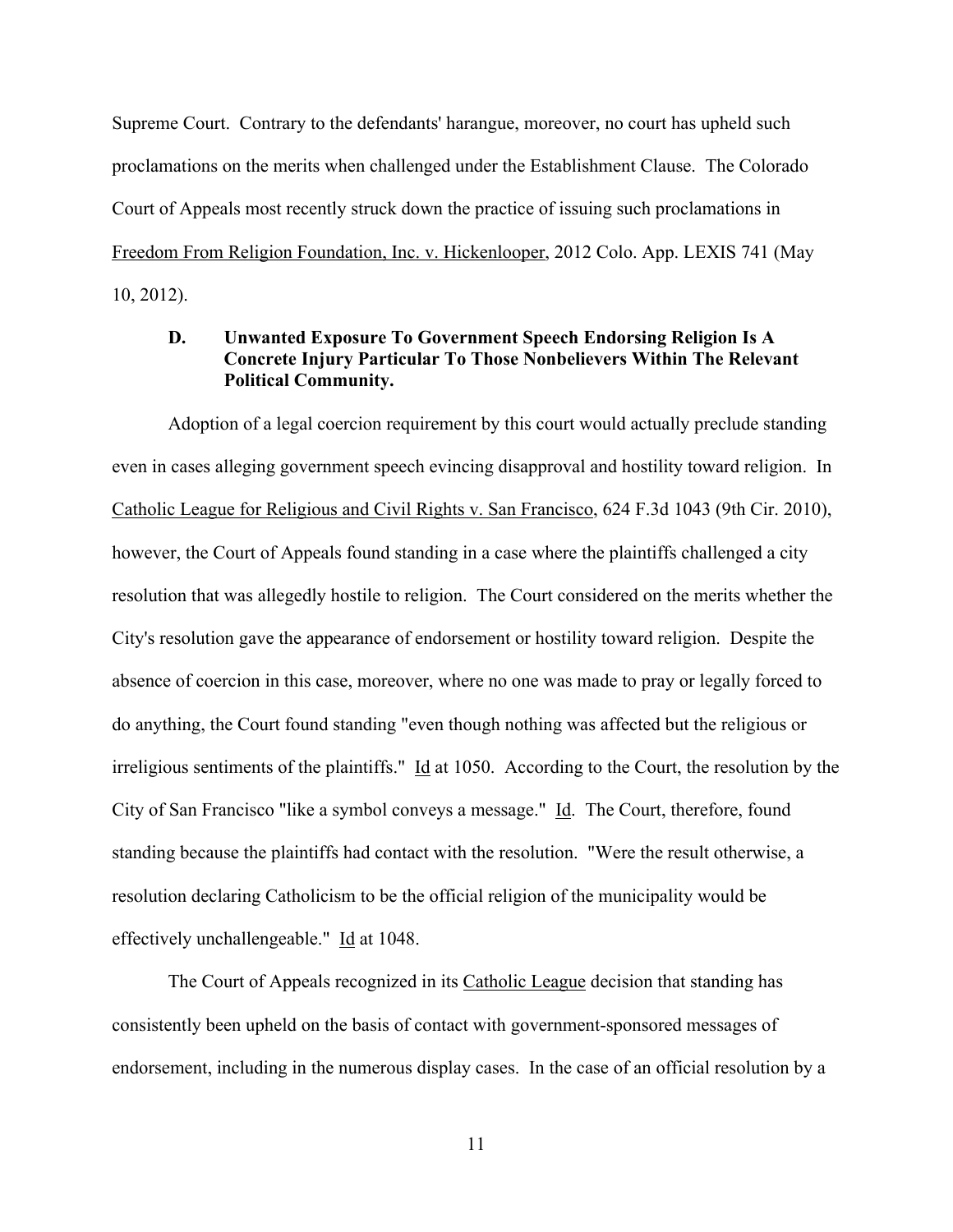government body, moreover, the Court concluded that such a resolution, "like a symbol, conveys a message, but unlike a symbol, the message is unambiguous." Id at 1050. To hold that such a message is not actionable flies in the face of the continued restraints applicable to government speech in the area of religious endorsement: "Government speech must comport with the Establishment Clause." Id, quoting Pleasant Grove City v. Summum, 555 U.S. 460, 129 S. Ct. 1125, 1131-32 (2009).

Even the Supreme Court's decision in Valley Forge Christian College v. Americans United for Separation of Church and State, Inc., 454 U.S. 464 (1982), does not support the defendants' departure from established principles. In the first place, Valley Forge did not involve claims of unwelcome exposure to government speech endorsing religion. Since that decision, moreover, courts have consistently held that Valley Forge does not mean that "psychological injury" is an insufficient basis for Article III standing. If this were not the case, then the many subsequent judicial decisions prohibiting government speech endorsing religion would have involved plaintiffs without standing, including the Supreme Court's decisions in County of Allegheny and McCreary.

In cases involving unwelcome exposure to government speech, "the spiritual, value-laden beliefs of the plaintiffs are most often directly affected by an alleged establishment of religion. Accordingly, rules of standing recognize that non-economic or intangible injury may suffice to make an Establishment Clause claim justifiable." Suhre v. Haywood County, 131 F.3d 1083, 1087 (4th Cir. 1997). The Courts of Appeals also have recognized that such injuries are directly experienced by those within the political community in which the endorsement occurs. "The circuits have thus recognized that the practices of one's own community may create a larger psychological wound than someplace we are just passing through." Id at 1087. As a result,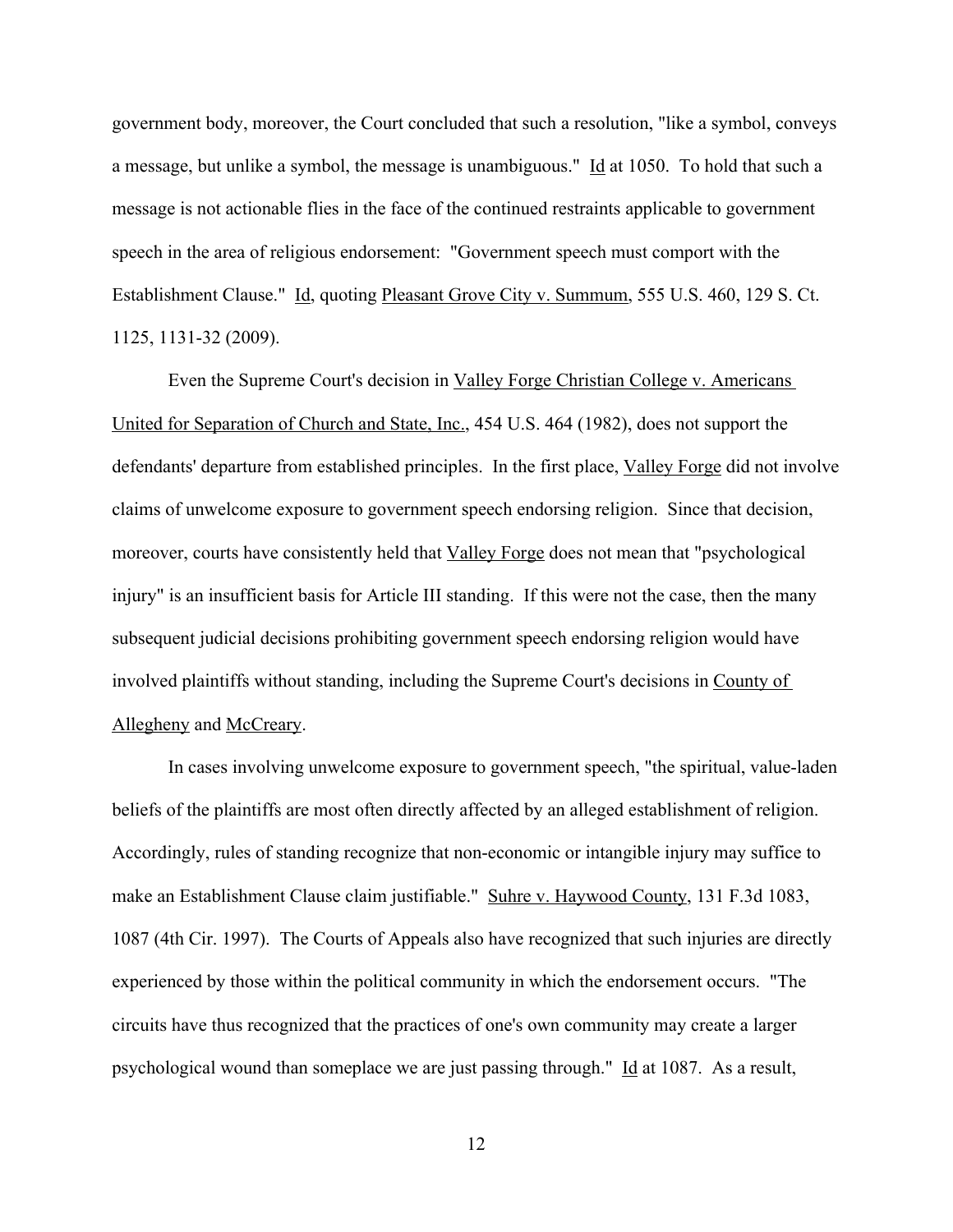plaintiffs who are part of the community where challenged religious symbolism is located, and who are directly confronted by this symbolism, have more than an abstract or generalized interest in seeing that the government observes the Constitution. Id.

The Court of Appeals recognized the significance of membership in the relevant political community for purposes of standing in the Catholic League for Religious and Civil Rights decision. The Court specifically recognized that the Supreme Court's decision in Valley Forge relied on the remoteness of the plaintiffs from the relevant political community in which the religious symbolism occurred. The plaintiffs in Valley Forge "were like Protestants in Pasadena suing San Francisco over its anti-Catholic resolution." Catholic League for Religious and Civil Rights, 624 F.3d at 1052. "Psychological consequence," in such a remote situation does not suffice as concrete harm, but it is concrete harm where the consequences produced by government condemnation of one's own religion, or endorsement of another's religion, occurs right in one's own community. What distinguishes Valley Forge from the many cases in which courts have found sufficiently concrete injury is that "the psychological consequence was exclusion or denigration on a religious basis within the political community." Id at 1052.

In the present case, the Freedom From Religion Foundation is suing on behalf of its Pennsylvania members, who reside within the political community having exposure to the "Year of the Bible" resolution. Membership exposure to the resolution, and feelings of exclusion from the immediate political community, are a concrete injury that is not just a "generalized" grievance with government.

Nor does it matter, for purposes of standing, whether the plaintiffs have been coerced or influenced to alter their behavior so as to avoid exposure to the government's endorsement of religion. In evaluating standing, "the Supreme Court has never required that Establishment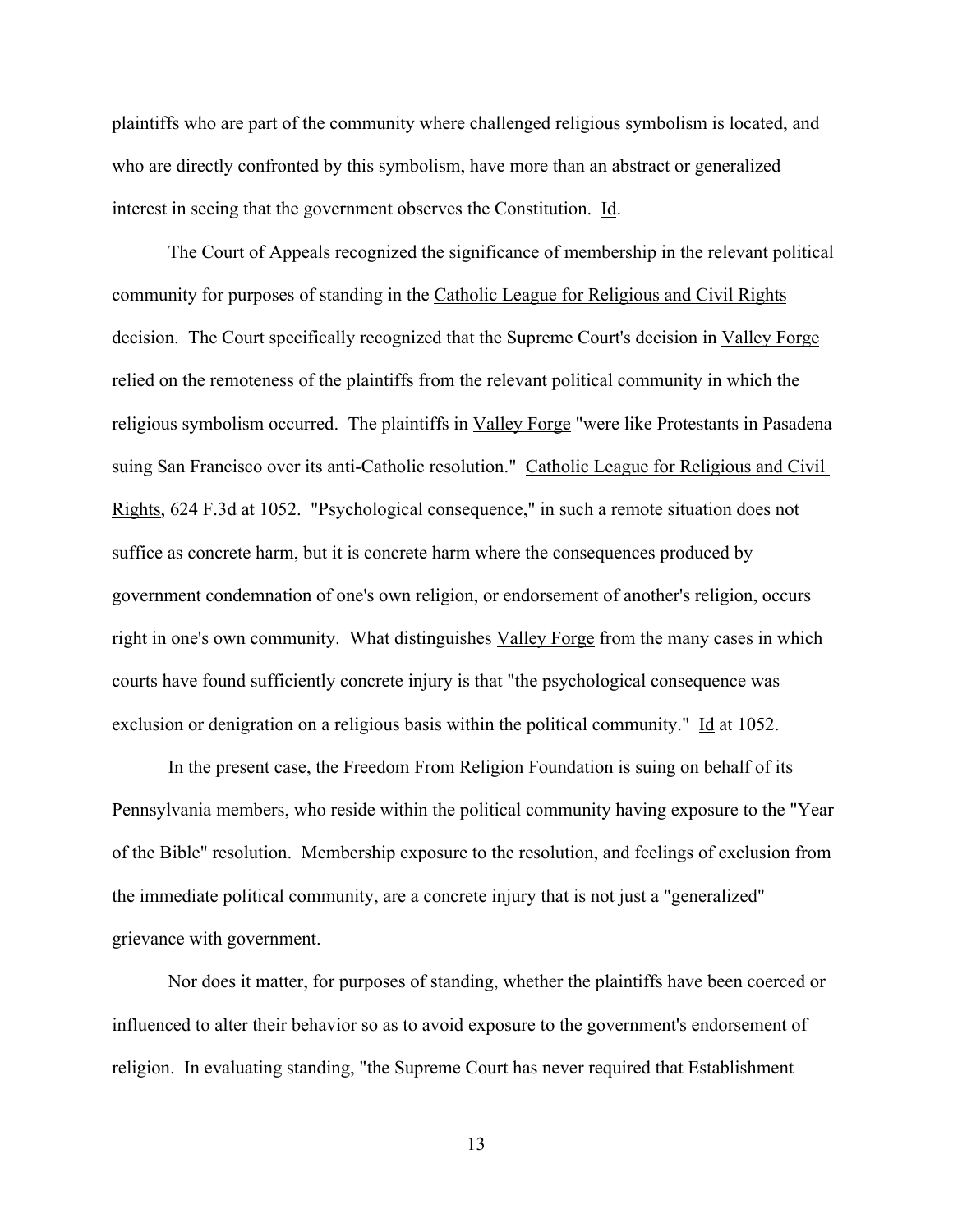Clause plaintiffs take affirmative steps to avoid contact which challenged displays or religious exercises." Suhre, 131 F.3d at 1088. Similarly, the Ninth Circuit has recognized standing even in the absence of any altered behavior. Vasquez v. Los Angeles County, 487 F.3d 1246, 1250 n. 4 (9th Cir. 2007). In particular, the Court held that affirmative avoidance is not a necessary component of Article III's standing requirement. The plaintiffs' presence in the affected community was sufficient for purposes of standing, "unlike the plaintiffs in Valley Forge, who were physically removed from defendant's conduct." Id at 1252.

Here, the "Year of the Bible" resolution in the present case does give the undeniable appearance of religious endorsement to those within the Pennsylvania political community, including members of FFRF. Their injury, therefore, is not a generalized grievance, nor merely a psychological objection to government speech. When evaluating whether such speech constitutes an impermissible endorsement of religion, the question is whether the speech sends a message to nonadherents that they are outsiders, not full members of the relevant political community, and an accompanying message to adherents that they are insiders, favored members of the political community. Free Thought Society of Philadelphia v. Chester County, 334 F.3d 247, 260 (3rd Cir. 2003), quoting Allegheny, 492 U.S. at 628 (O'Connor, J., concurring). The endorsement test, defined by the relevant political community, is appropriate when determining the contours of standing. The endorsement test, in fact, has been recognized as the preferred test for judging the constitutionality of government speech or expression by the government itself. See American Civil Liberties Union of New Jersey v. Schundler, 104 F.3d 1435, 1444 (3rd Cir. 1997).

The defendants' argument that actual legal coercion and/or altered behavior is necessary in order to challenge government speech endorsing religion is wrong. The Establishment Clause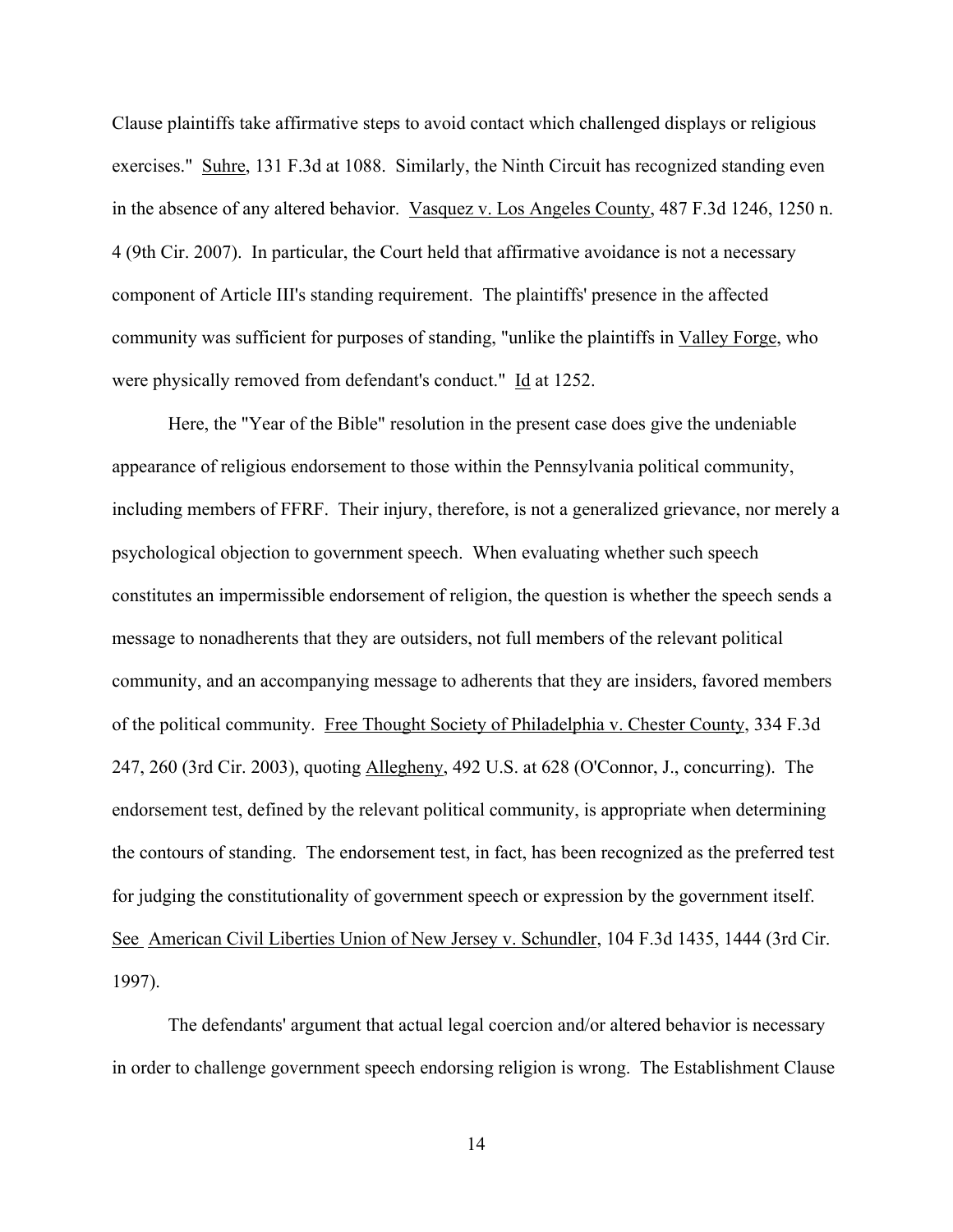does not require coercion, and these plaintiffs are not merely officious intermeddlers. They are residents of Pennsylvania, where government speech endorsing religion has been propounded as official government-sponsored orthodoxy. The defendants' singular argument against standing is unsupported by controlling Third Circuit and Supreme Court precedent. The defendants' argument that government speech is not actionable, but should be redressed by the electorate, is contrary to the limitations and protections intended by the Establishment Clause.

#### **VI. HONORIFIC RESOLUTIONS BY A SINGLE HOUSE OF THE PENNSYLVANIA GENERAL ASSEMBLY ARE NOT LEGISLATIVE IN SUBSTANCE OR FORM.**

The defendants ironically seek legislative immunity, even though they admit that the "Year of the Bible" resolution is not integral to the legislative process. On the contrary, the defendants argue that "this resolution is not law -- it is simply a nonbinding expression of the House's collective opinion regarding the value of religion in the Commonwealth." (Defendants' Brief at 1-2.) They further argue that "at its essence, a legislative resolution is legislative speech. Nothing more. Nothing less." (Defendants' Brief at 15.) The defendants, nonetheless, conclude that the process of real law-making would some how be adversely affected if honorific resolutions endorsing religion can be challenged.

The defendants misapprehend legislative immunity. They seem to believe that all actions taken by legislators are protected by immunity regardless of whether the actions are legislative in character. The defendants acknowledge, however, that legislative immunity only extends to actions "taken in the sphere of legitimate legislative activity." (Defendants' Brief at 14.) They also correctly note that the sphere of legitimate activity includes "introducing and voting for legislation, and also includes other related activities that are part of the legislative process, such as signing legislation into law." (Defendants' Brief at 14.) But the defendants then merely assume their desired conclusion, i.e., that introducing, voting for, and publishing a nonbinding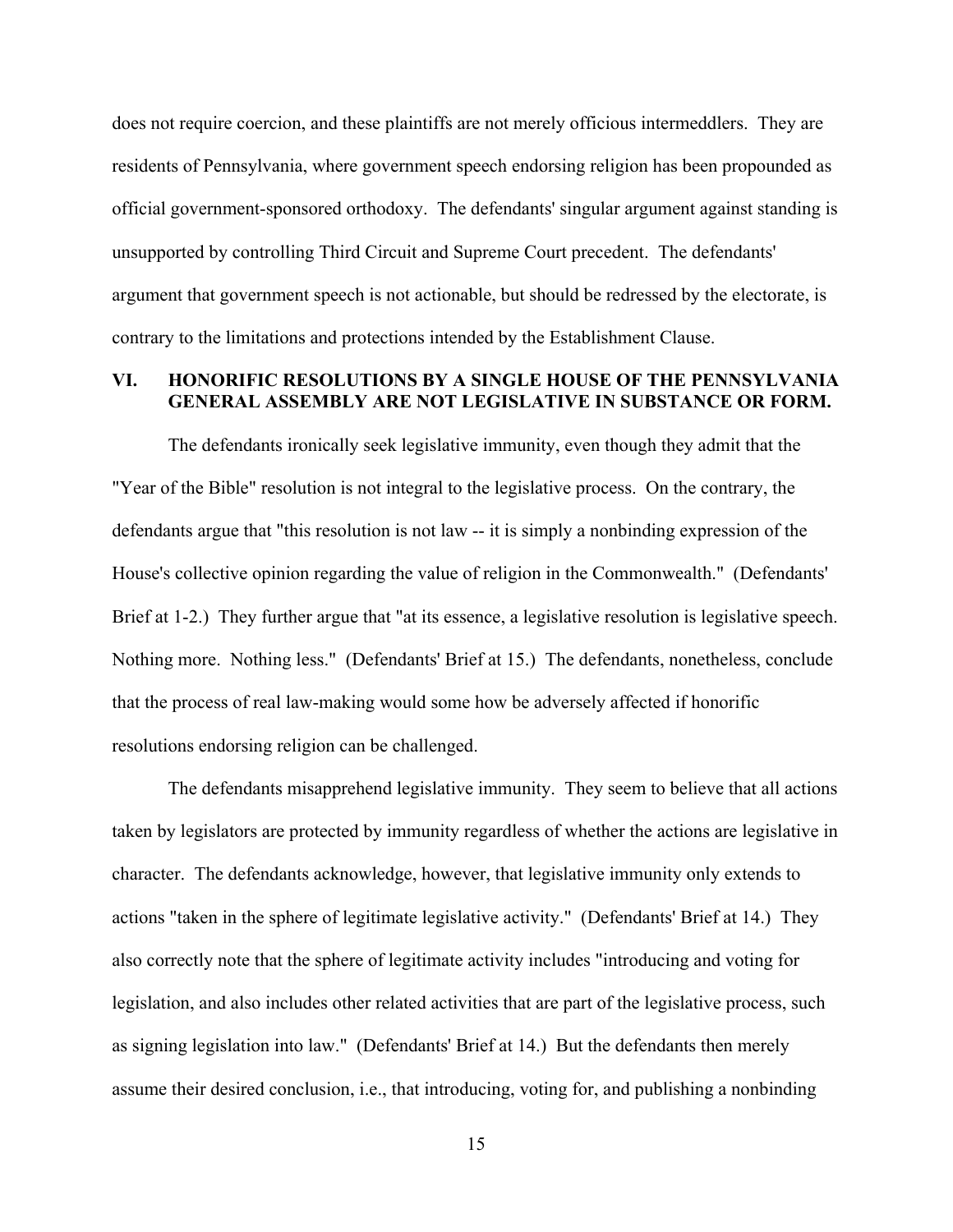honorific House Resolution constitutes law-making, rather than gratuitous political grandstanding in an area in which government officials are constitutionally prohibited. The defendants do not even try to explain how this resolution which is not a law, but merely government speech touting the value of religion, somehow is integral to the function of making laws in Pennsylvania.

Legislative immunity is limited to the function of lawmaking; it is not defined by job title. The protection of legislative immunity is carefully tailored to its intended purpose. Eastland v. United States Servicemen's Fund, 421 U.S. 491, 501-02 (1975). Officials claiming protection "must show that such immunity is justified for the governmental function at issue." Hafer v. Melo, 502 U.S. 21, 28-29 (1991). The privilege inures, accordingly, only to legislators engaging in actions considered to be "an integral part of the deliberative and communicative processes by which [legislators] participate in . . . proceedings with respect to the consideration and passage or rejection of proposed legislation." Gravel v. United States, 408 U.S. 606, 625 (1972). Legislative immunity is not recognized simply for the personal or private benefit of legislators; it is intended to protect the integrity of the legislative process.

The relevant question, therefore, is whether the defendants' actions were "in the sphere of legitimate legislative activity." <u>Bogan v. Scott-Harris</u>, 523 U.S. 44, 54 (1998). In answering this question, the court must consider whether the activities are both substantively and procedurally legislative in nature. Baraka v. McGreevey, 481 F.3d 187, 198 (3rd Cir. 2007) (applying the substance/procedure test to state officials claiming immunity).

In determining substantively what constitutes legislation, the Supreme Court has rejected the view that immunity protects "all conduct related to the due functioning of the legislative process." United States v. Brewster, 408 U.S. 501, 513 (1972). As to what discrete acts are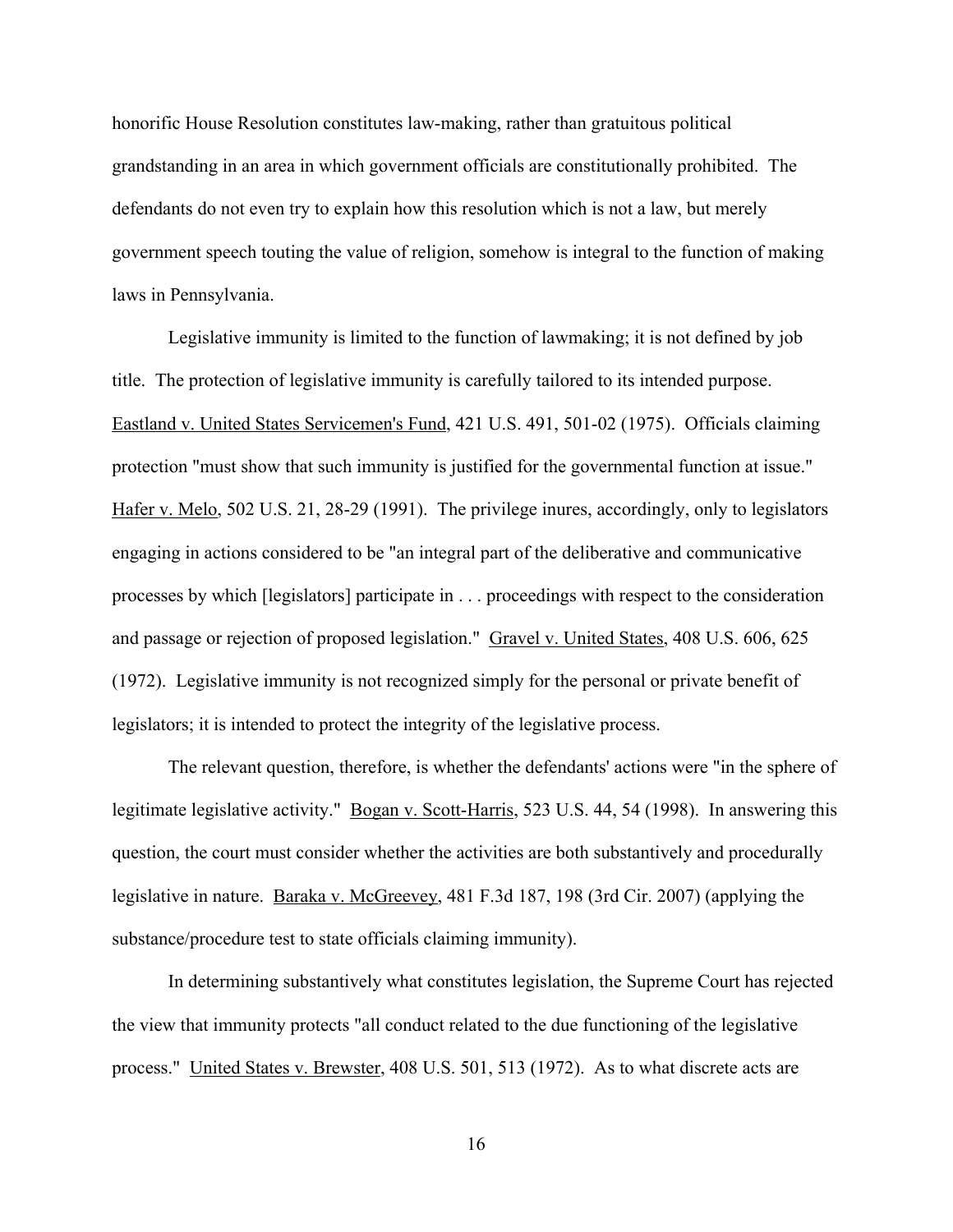protected by legislative immunity, the Supreme Court instead has taken a narrow view: immunity is construed to reach only matters that are "an integral part of the deliberative and communicative processes by which Members participate in committee and House proceedings with respect to the consideration and passage or rejection of proposed legislation or with respect to other matters which the constitution places within the jurisdiction of either House." Gravel, 408 U.S. at 625, quoted in Fowler-Nash v. The Democratic Caucus of the Pennsylvania House of Representatives, 469 F.3d 328, 331 (3rd Cir. 2006).

Immunity does not extend to acts that are "casually or incidentally" related to legislative affairs but not a part of the legislative process itself. Brewster, 408 U.S. at 528, quoted in Youngblood v. DeWeese, 352 F.3d 836, 840 (3rd Cir. 2003). Thus, there is no immunity for essentially political activities, including "a wide range of legitimate errands performed for constituents, the making of appointments with government agencies, assistance in securing Government contracts, preparing newsletters to constituents, news releases, and outside speeches." Id.

By contrast, activities related to informed law-making are protected by immunity. For example, in Kilbourn v. Thompson, 103 U.S. 168 (1880), the Supreme Court held that members of Congress were immune from false-imprisonment claims arising from their acts of voting for a resolution that ordered a witness' arrest for failure to cooperate with a congressional investigation. The Supreme Court also held that legislative immunity extended to claims that members of a state legislature's Un-American Activities Committee had violated a witness' civil rights in the course of an investigative hearing. Tenney v. Brandhove, 341 U.S. 367, 376-78 (1951). Investigation, according to the Court, is within the "sphere of legitimate legislative activity," to which legislative immunity extends because it may affect or influence the laws that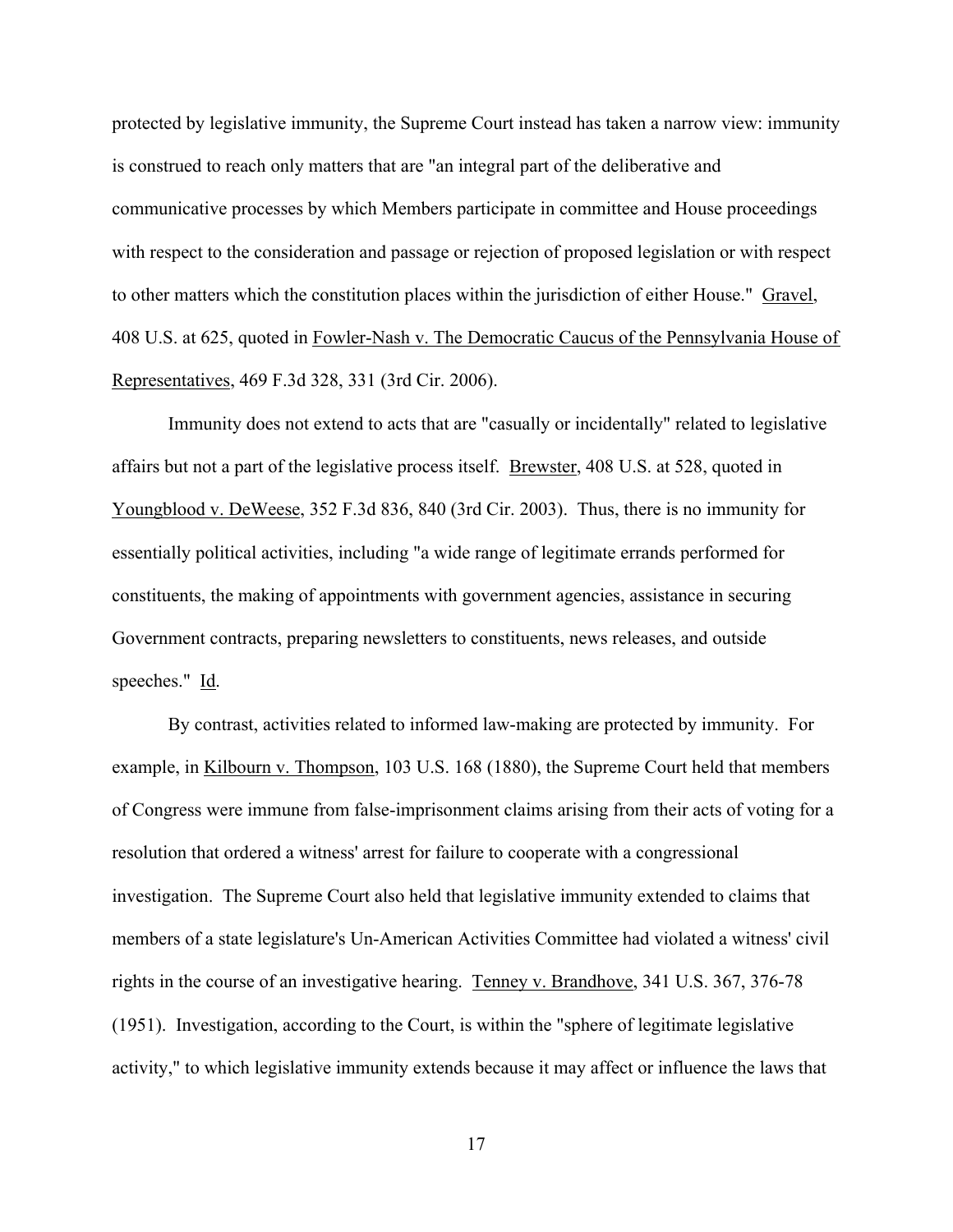the legislature chooses to pass or consider. As the Court noted in Eastland, 421 U.S. at 504, "the power to investigate is inherent in the power to make laws because a legislative body cannot legislate wisely or effectively in the absence of information respecting the conditions which the legislation is intended to affect or change."

Since Tenney, the Supreme Court has further recognized immunity for activities that are integral to the deliberative legislative process, including the act of voting for resolutions of substantive effect, as in Powell v. McCormack, 395 U.S. 486, 504-05 (1969). The regulatory or budgetary effect of legislative action, in fact, is a hallmark of traditional legislation, such as where it "reflects a discretionary policymaking decision implicating the budgetary priorities of a city and the services that the city provides to its constituents." Bogan, 523 U.S. at 55-56, quoted in Youngblood, 352 F.3d at 840. Legislating, in other words, essentially involves making laws that allocate resources or regulate behavior.

The Supreme Court has been sparing in its recognition of claims to absolute official immunity. Especially in the realm of legislative immunity, "the Court has been careful not to extend the scope of the protection further than its purposes require." Forrester v. White, 484 U.S. 219, 226 (1988). Thus, the nature of the function performed, "not the identity of the actor who performed it, inform our [Supreme Court] immunity analysis." Id at 229. In the final analysis, therefore, "whether an act is legislative turns on the nature of the act." Bogan, 523 U.S. at 54.

Even the pomp and ceremony of the actual legislative arena is beyond the proper scope of common law legislative immunity. See Simmermon v. Gabbianelli, 2012 U.S. Dist. LEXIS 42658 (D. N.J. 2012). In Simmermon, the court considered whether legislative immunity was applicable to legislative prayer at the beginning of open legislative sessions. Recognizing that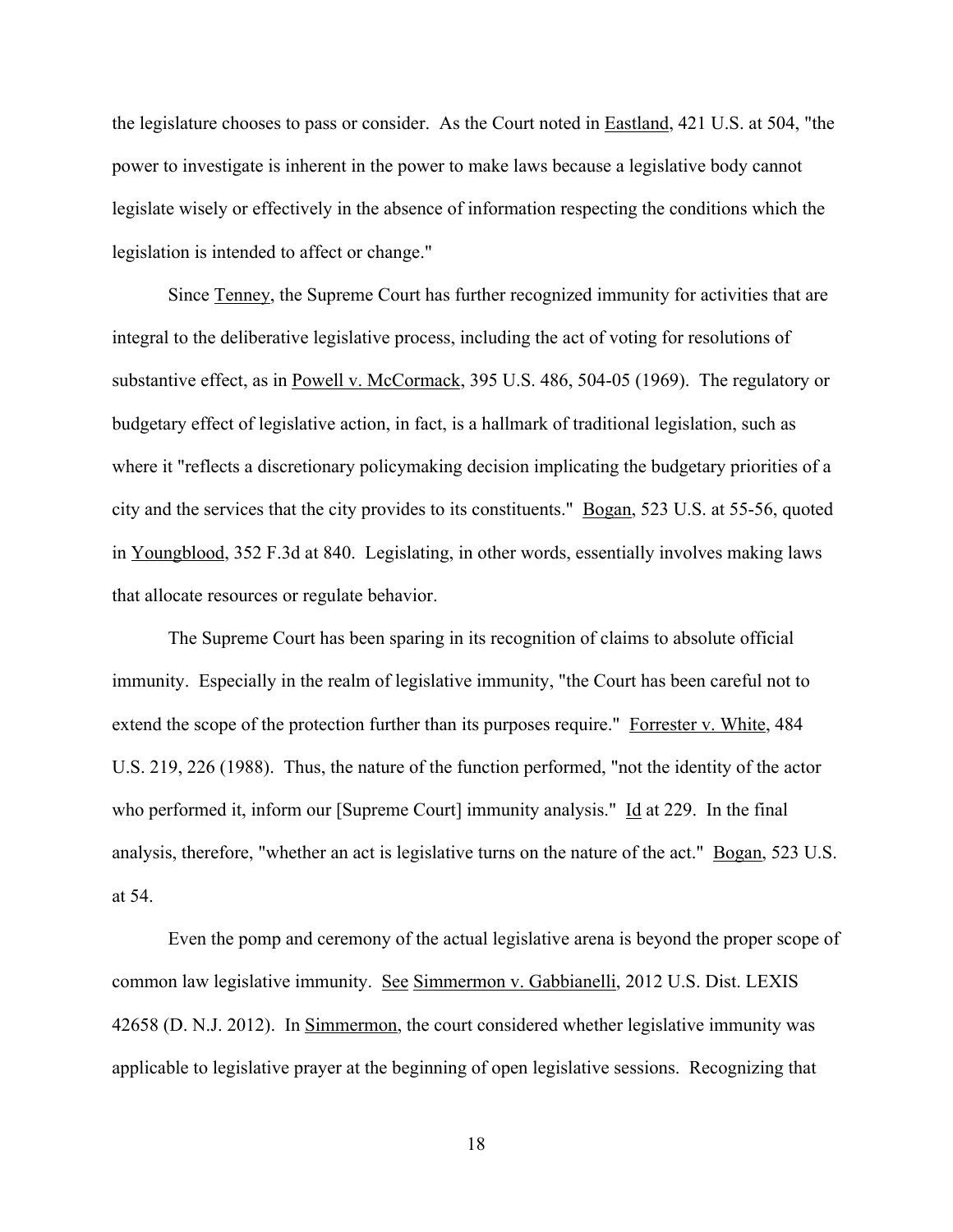the purpose of legislative immunity is to protect the integrity of the legislative process, the court concluded that legislative prayer did not implicate that process. "The prayer practice, as the district court found, bears no substantive relation to the process of enacting legislation." Id at 32, quoting Chambers v. Marsh, 675 F.2d 228, 232 (8th Cir. 1982), reversed on other grounds, 463 U.S. 783 (1983).

In the present case, the "Year of the Bible" resolution is neither substantively nor procedurally legislative. It is not substantively legislative because it "did not create, alter, or affect any legislation, much less legislation that involved a policy-making or line-drawing decision." Simmermon, 2012 U.S. Dist. LEXIS 42658 at 39. The defendants, in fact, admit that the "Year of the Bible" resolution is not a law -- and it did not involve law-making by the defendants. The resolution, instead, is gratuitous government speech "regarding the value of religion in the Commonwealth." Nothing more. Nothing less. Nothing legislative.

The "Year of the Bible" is neither procedurally legislative, nor integral to the law-making process in Pennsylvania. Law-making in Pennsylvania constitutionally requires affirmative action by both houses of the General Assembly and either the approval of the Governor or override of his veto, as prescribed by Article IV, section 15 of the Pennsylvania Constitution. See Gwinn v. Kane, 348 A.2d 900, 909 (Pa. 1975). Under Article II, section 1 of the Pennsylvania Constitution, moreover, the legislative power is vested in the General Assembly and that power is defined as the power "to make, alter or repeal laws." Jubelirer v. Rendell, 953 A.2d 514, 529 (Pa. 2008). Here, the resolution at issue was approved by only a single house of the General Assembly, and it was not signed by the Governor.

On the other hand, as the defendants also admit, the "Year of the Bible" resolution does constitute official government speech that endorses religion -- and that is a problem for these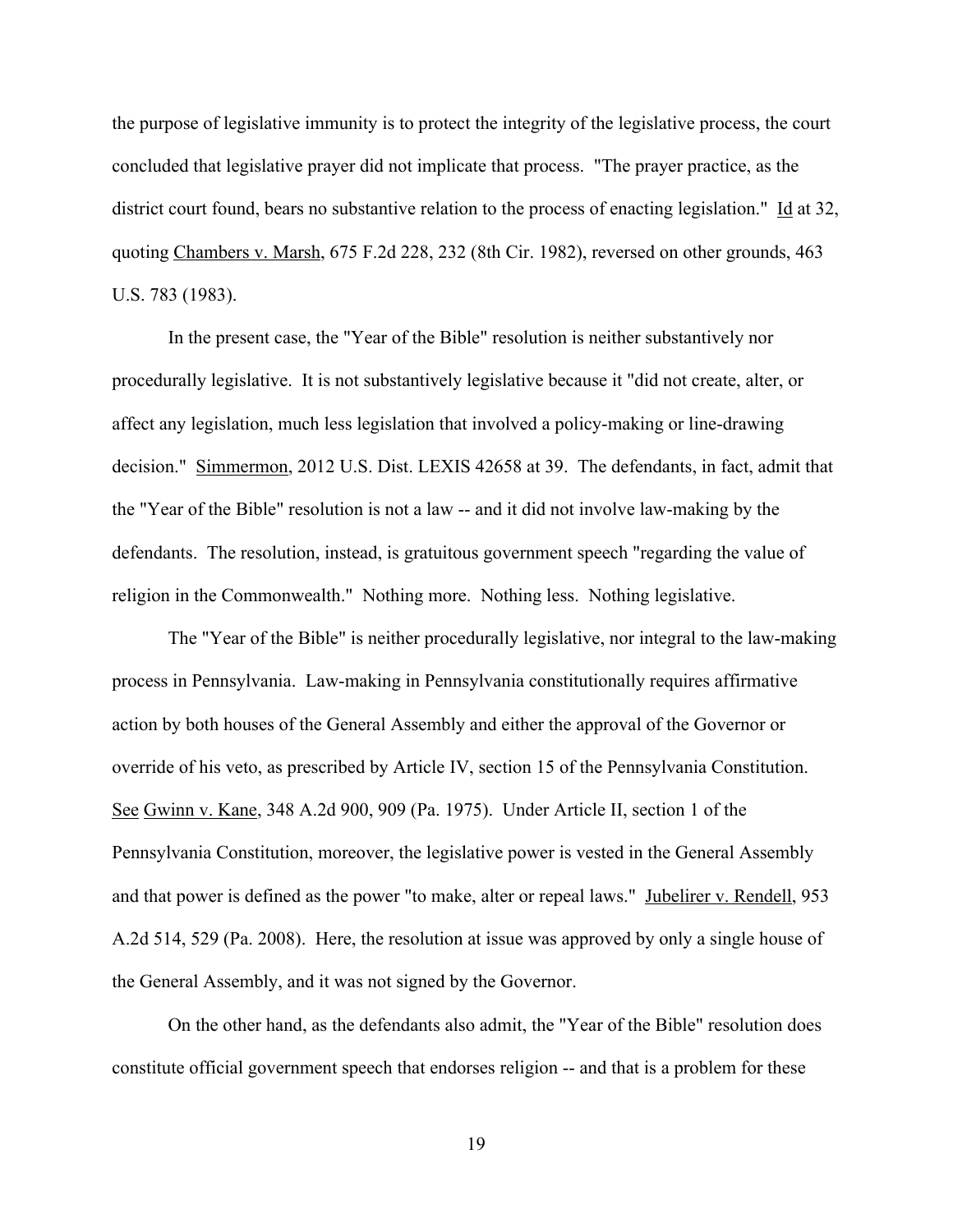defendants. Government speech exhorting the virtues of the Christian religion goes way beyond the role of a limited government operating under constitutional restraint.

Enforcing the constitutional limits on government speech is a proper function of the courts, as recognized ever since the Supreme Court's decision in Marbury v. Madison, 5 U.S. 137 (1880). The role of the court in this case is constitutionally appropriate and it does not raise any separation of powers or prudential considerations because the defendants simply did not engage in legislative activity. The law-making function of the defendants is unaffected by enforcing constitutional restraints on extracurricular activities that give the appearance of official government endorsement of religion. Saying "no" to naked government speech that promotes religion does not implicate the actual law-making function reserved to the General Assembly and the Governor. On the contrary, actual productive law-making may be encouraged.

#### **VII. CONCLUSION.**

For all the above reasons, the defendants' motion to dismiss should be denied.

Dated: June 15, 2012

*/s/ Lawrence M. Otter* Lawrence M. Otter Attorney-at-Law P.O. Box 2131 Doylestown, PA 18901 (267) 261-2948 Attorney for Plaintiff

*/s/Richard L. Bolton* Richard L. Bolton BOARDMAN & CLARK LLP 1 South Pinckney Street, 4th Floor Madison, WI 53701-0927 (608) 257-9521 Attorney for Plaintiff